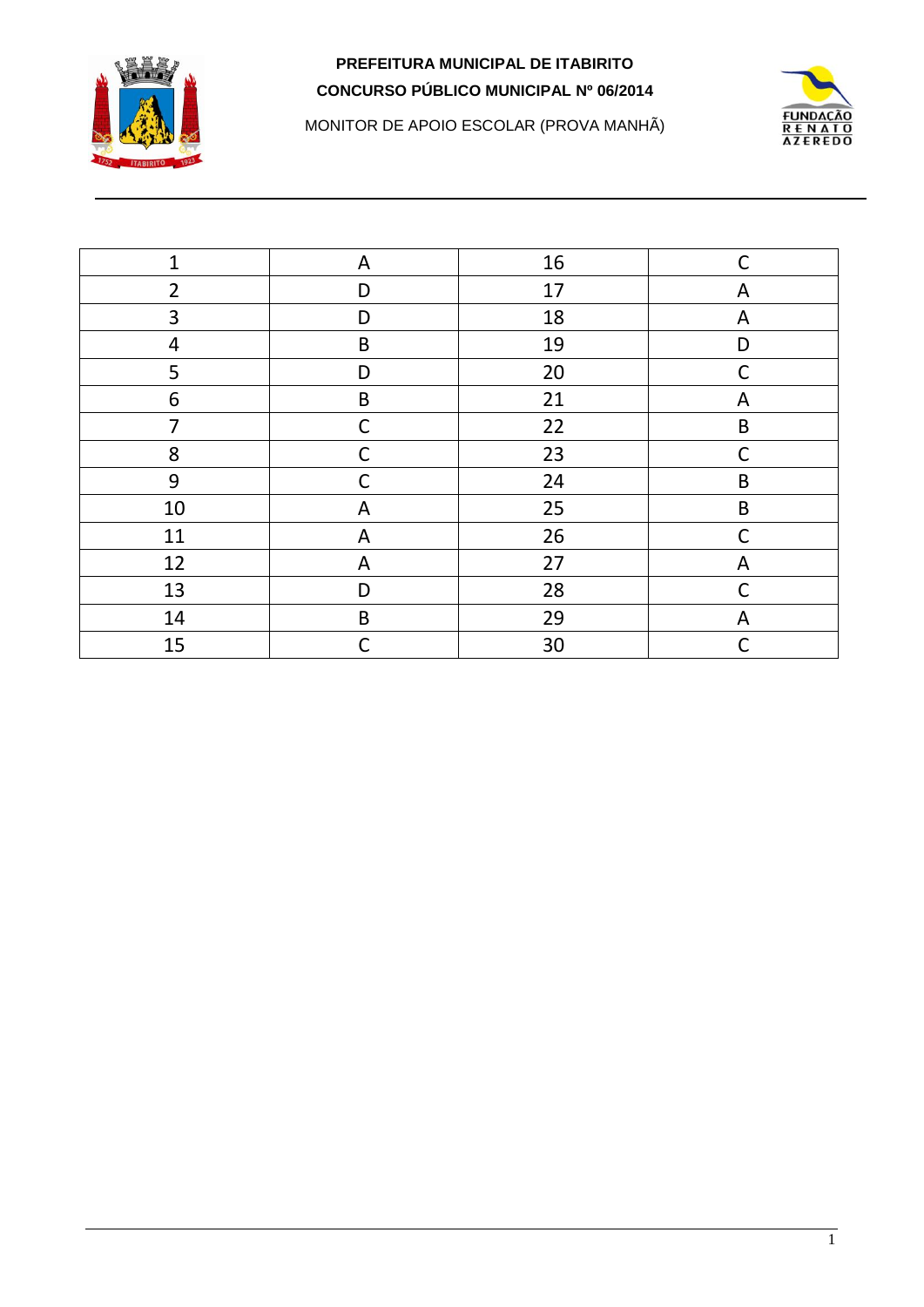



MONITOR DE TRANSPORTE ESCOLAR (PROVA MANHÃ)

| $\mathbf{1}$   | A            | 16 | $\mathsf C$ |
|----------------|--------------|----|-------------|
| $\overline{2}$ | D            | 17 | A           |
| 3              | D            | 18 | A           |
| 4              | B            | 19 | D           |
| 5              | D            | 20 | $\mathsf C$ |
| 6              | $\sf B$      | 21 | D           |
| 7              | $\mathsf{C}$ | 22 | A           |
| 8              | $\mathsf{C}$ | 23 | $\mathsf C$ |
| 9              | C            | 24 | A           |
| 10             | A            | 25 | D           |
| 11             | A            | 26 | $\mathsf C$ |
| 12             | A            | 27 | C           |
| 13             | D            | 28 | $\mathsf C$ |
| 14             | $\sf B$      | 29 | $\mathsf B$ |
| 15             | $\mathsf{C}$ | 30 | $\mathsf B$ |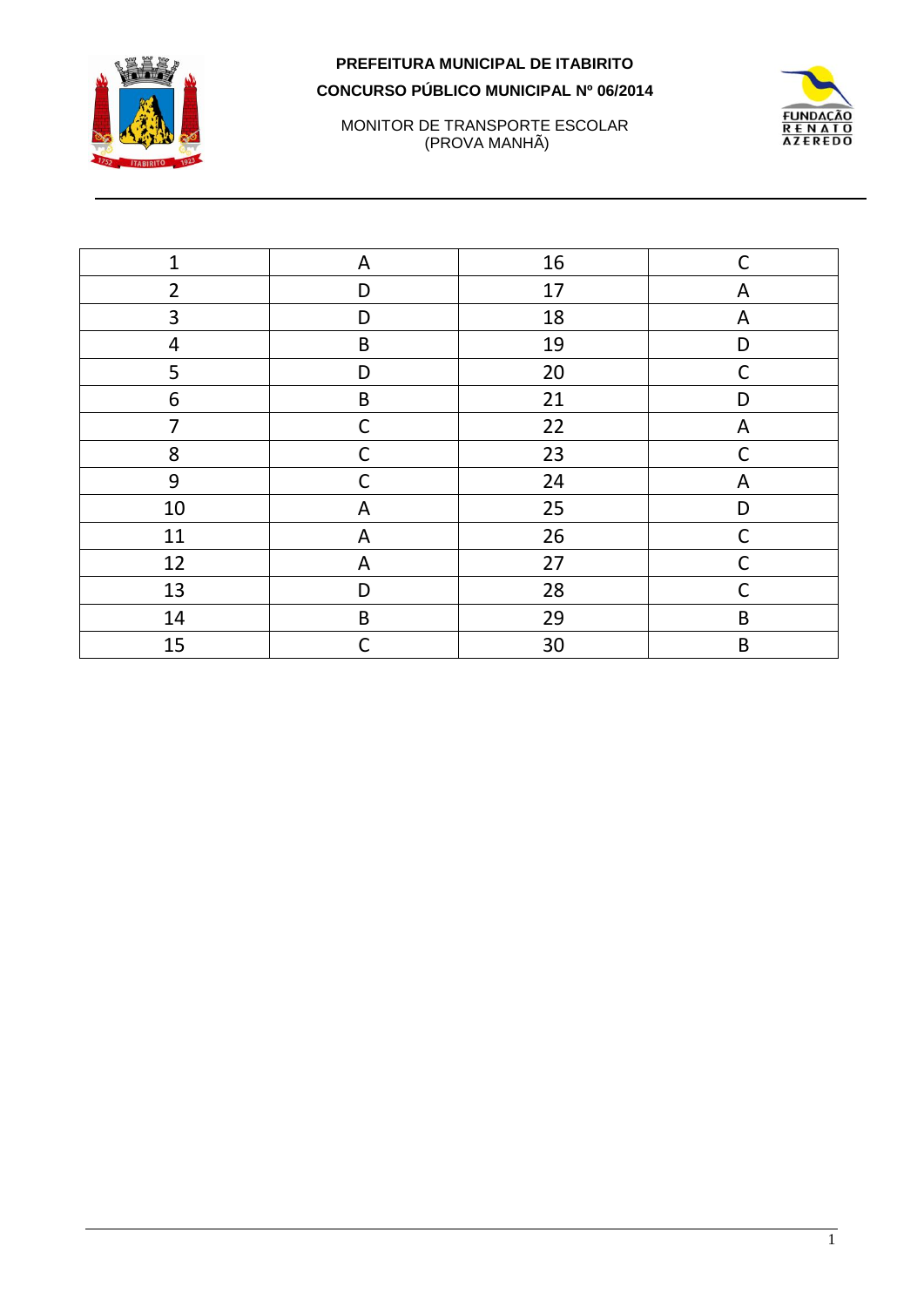



AGENTE DE MONITORAMENTO (PROVA MANHÃ)

| $\mathbf{1}$   | D            | 16 | A            |
|----------------|--------------|----|--------------|
| $\overline{2}$ | D            | 17 | $\mathsf B$  |
| 3              | D            | 18 | D            |
| $\overline{4}$ | $\mathsf C$  | 19 | A            |
| 5              | C            | 20 | $\mathsf{C}$ |
| 6              | $\sf B$      | 21 | D            |
| 7              | A            | 22 | B            |
| 8              | C            | 23 | A            |
| 9              | A            | 24 | $\mathsf C$  |
| 10             | $\sf B$      | 25 | $\sf B$      |
| 11             | D            | 26 | D            |
| 12             | $\mathsf{A}$ | 27 | $\mathsf C$  |
| 13             | A            | 28 | C            |
| 14             | C            | 29 | C            |
| 15             | D            | 30 | D            |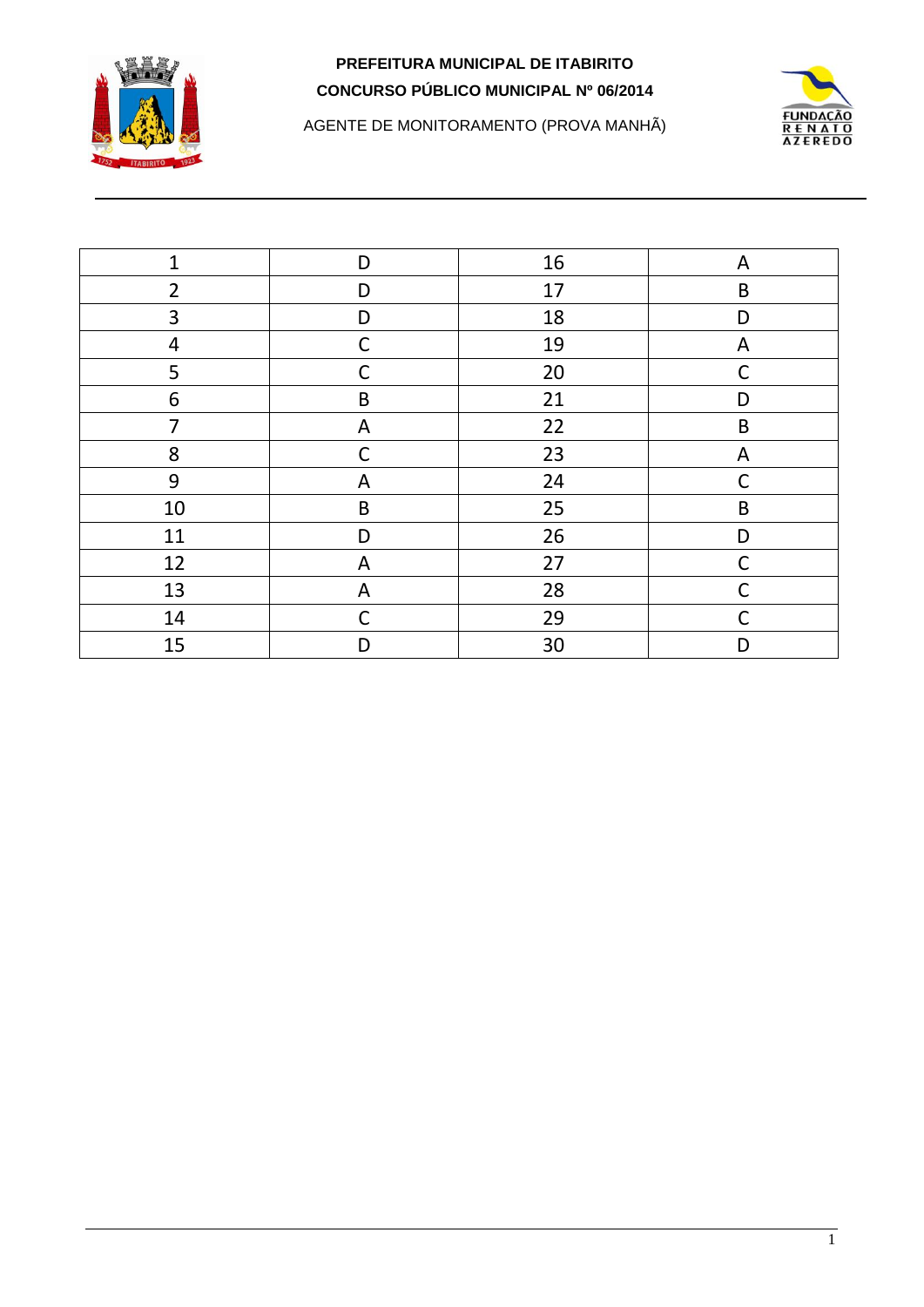

EDUCADOR AMBIENTAL (PROVA MANHÃ)



| $\mathbf{1}$   | D            | 16 | A           |
|----------------|--------------|----|-------------|
| $\overline{2}$ | D            | 17 | B           |
| 3              | D            | 18 | D           |
| 4              | $\mathsf C$  | 19 | A           |
| 5              | $\mathsf C$  | 20 | $\mathsf C$ |
| 6              | $\sf B$      | 21 | $\sf B$     |
| 7              | $\mathsf{A}$ | 22 | A           |
| 8              | $\mathsf C$  | 23 | $\mathsf C$ |
| 9              | A            | 24 | C           |
| 10             | $\sf B$      | 25 | A           |
| 11             | D            | 26 | $\mathsf B$ |
| 12             | A            | 27 | $\mathsf B$ |
| 13             | A            | 28 | $\sf B$     |
| 14             | $\mathsf C$  | 29 | $\mathsf C$ |
| 15             | D            | 30 | D           |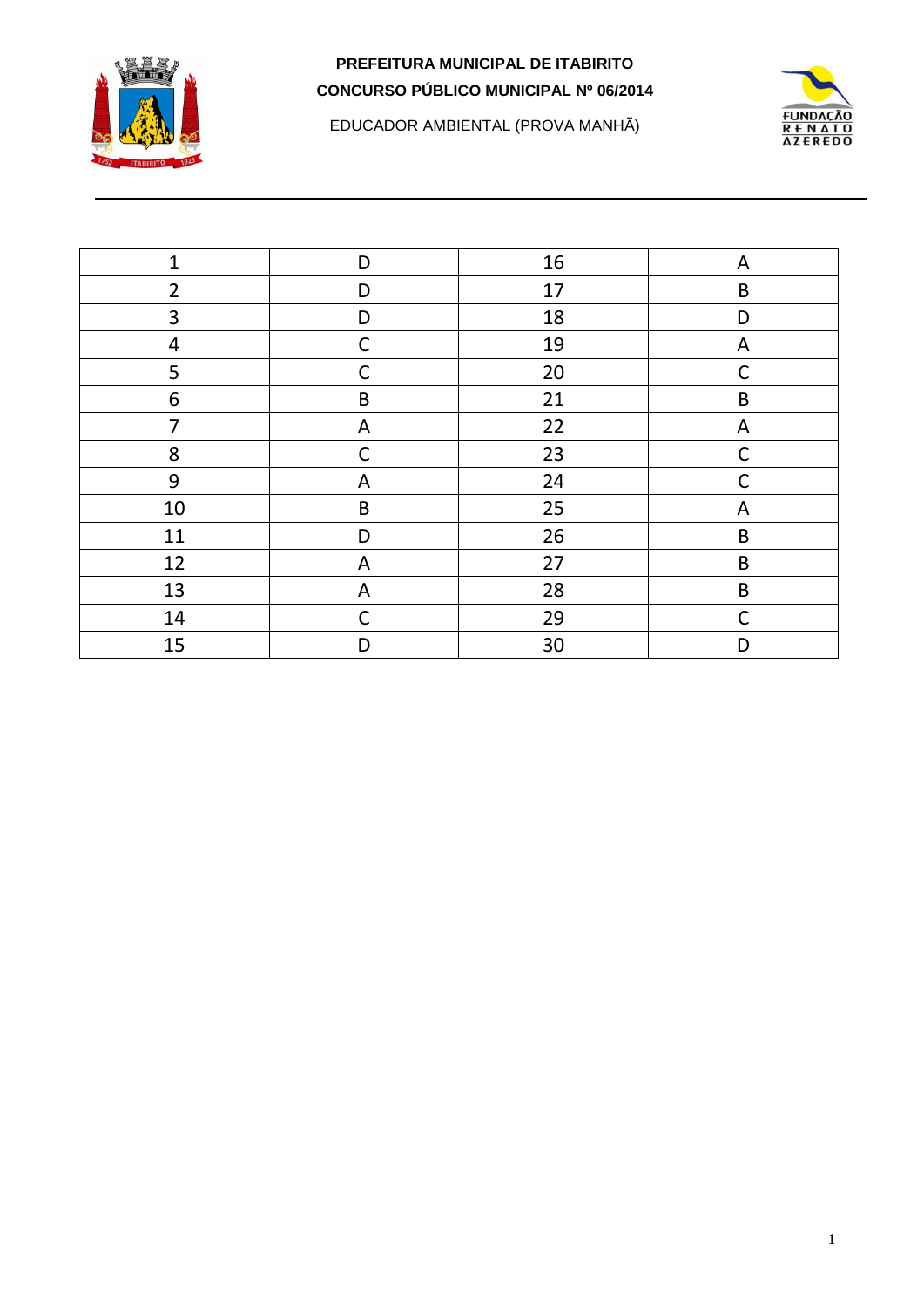

GUIA DE TURISMO (PROVA MANHÃ)



| $\mathbf{1}$   | D            | 16 | A            |
|----------------|--------------|----|--------------|
| $\overline{2}$ | D            | 17 | $\mathsf B$  |
| 3              | D            | 18 | D            |
| 4              | $\mathsf C$  | 19 | A            |
| 5              | C            | 20 | $\mathsf C$  |
| 6              | $\sf B$      | 21 | $\sf B$      |
| $\overline{7}$ | $\mathsf{A}$ | 22 | A            |
| 8              | $\mathsf C$  | 23 | $\mathsf C$  |
| 9              | A            | 24 | A            |
| $10\,$         | $\sf B$      | 25 | $\mathsf B$  |
| 11             | D            | 26 | $\sf B$      |
| 12             | A            | 27 | A            |
| 13             | A            | 28 | $\mathsf{C}$ |
| 14             | $\mathsf C$  | 29 | $\mathsf B$  |
| 15             | D            | 30 | D            |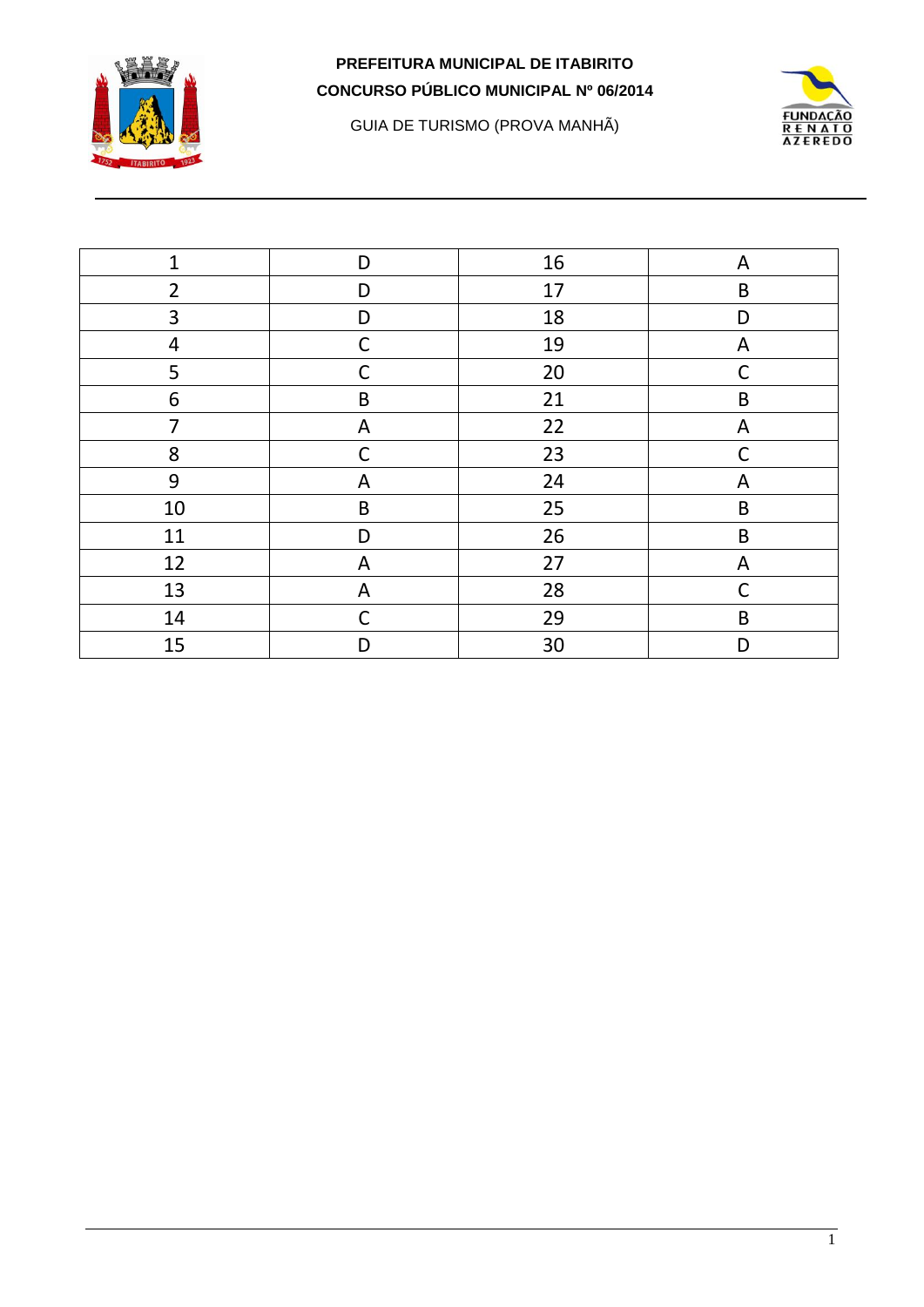



INSPETOR DE ALUNOS (PROVA MANHÃ)

| $\overline{1}$ | D            | 16 | A           |
|----------------|--------------|----|-------------|
| $\overline{2}$ | D            | 17 | $\sf B$     |
| 3              | D            | 18 | D           |
| 4              | $\mathsf{C}$ | 19 | A           |
| 5              | $\mathsf{C}$ | 20 | $\mathsf C$ |
| 6              | $\sf B$      | 21 | $\sf B$     |
| $\overline{7}$ | A            | 22 | A           |
| 8              | C            | 23 | D           |
| 9              | A            | 24 | $\mathsf B$ |
| 10             | $\sf B$      | 25 | D           |
| 11             | D            | 26 | $\sf B$     |
| 12             | A            | 27 | A           |
| 13             | A            | 28 | $\mathsf C$ |
| 14             | $\mathsf{C}$ | 29 | D           |
| 15             | D            | 30 | A           |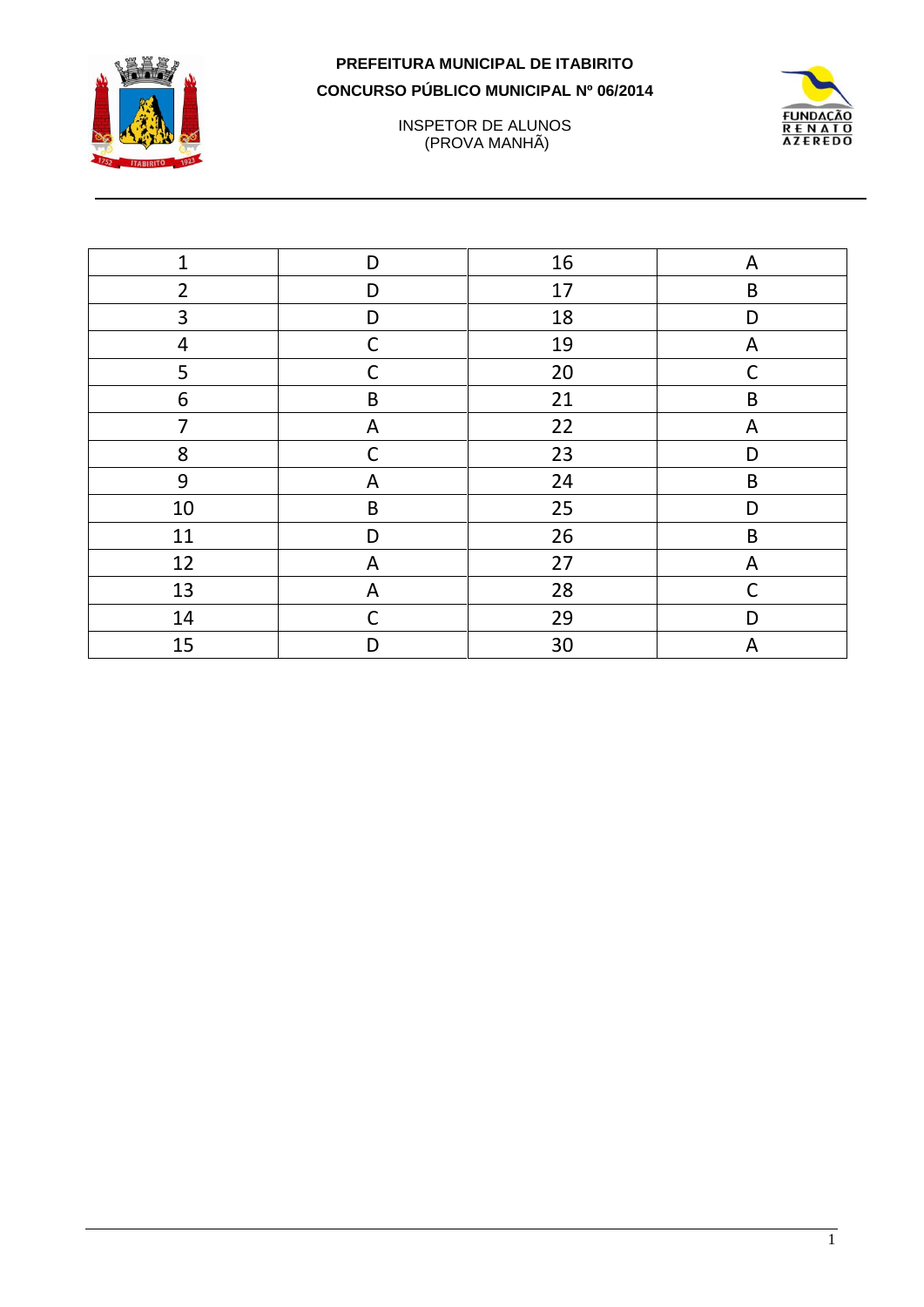



# INSTRUTOR DESPORTIVO I (20 HORAS)<br>(PROVA MANHÃ)

| $\mathbf{1}$             | D            | 16 | A            |
|--------------------------|--------------|----|--------------|
| $\overline{2}$           | D            | 17 | $\sf B$      |
| 3                        | D            | 18 | D            |
| $\overline{\mathcal{A}}$ | $\mathsf{C}$ | 19 | A            |
| 5                        | C            | 20 | $\mathsf{C}$ |
| 6                        | $\sf B$      | 21 | A            |
| $\overline{7}$           | A            | 22 | $\sf B$      |
| 8                        | $\mathsf{C}$ | 23 | D            |
| 9                        | A            | 24 | D            |
| 10                       | $\sf B$      | 25 | C            |
| 11                       | D            | 26 | $\sf B$      |
| 12                       | A            | 27 | $\sf B$      |
| 13                       | A            | 28 | D            |
| 14                       | $\mathsf{C}$ | 29 | $\mathsf C$  |
| 15                       | D            | 30 | $\mathsf B$  |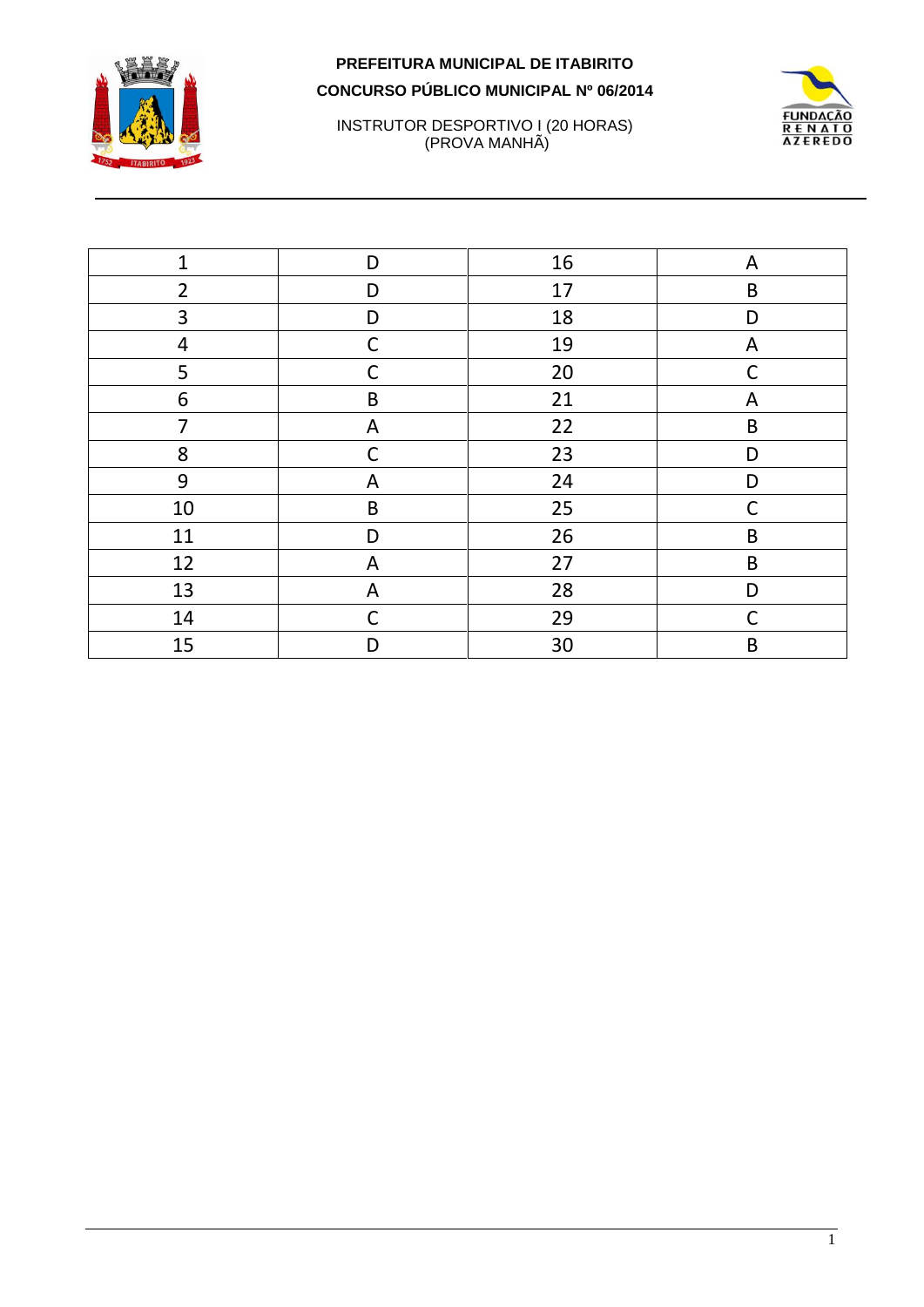

ORIENTADOR SOCIAL (PROVA MANHÃ)



| $\mathbf{1}$   | D            | 16 | A            |
|----------------|--------------|----|--------------|
| $\overline{2}$ | D            | 17 | $\sf B$      |
| 3              | D            | 18 | D            |
| 4              | $\mathsf C$  | 19 | A            |
| 5              | $\mathsf{C}$ | 20 | $\mathsf C$  |
| 6              | $\sf B$      | 21 | $\mathsf C$  |
| $\overline{7}$ | $\mathsf{A}$ | 22 | A            |
| 8              | $\mathsf{C}$ | 23 | A            |
| 9              | A            | 24 | D            |
| $10\,$         | $\sf B$      | 25 | $\sf B$      |
| 11             | D            | 26 | D            |
| 12             | A            | 27 | $\sf B$      |
| 13             | A            | 28 | $\mathsf{C}$ |
| 14             | C            | 29 | $\mathsf B$  |
| 15             | D            | 30 | D            |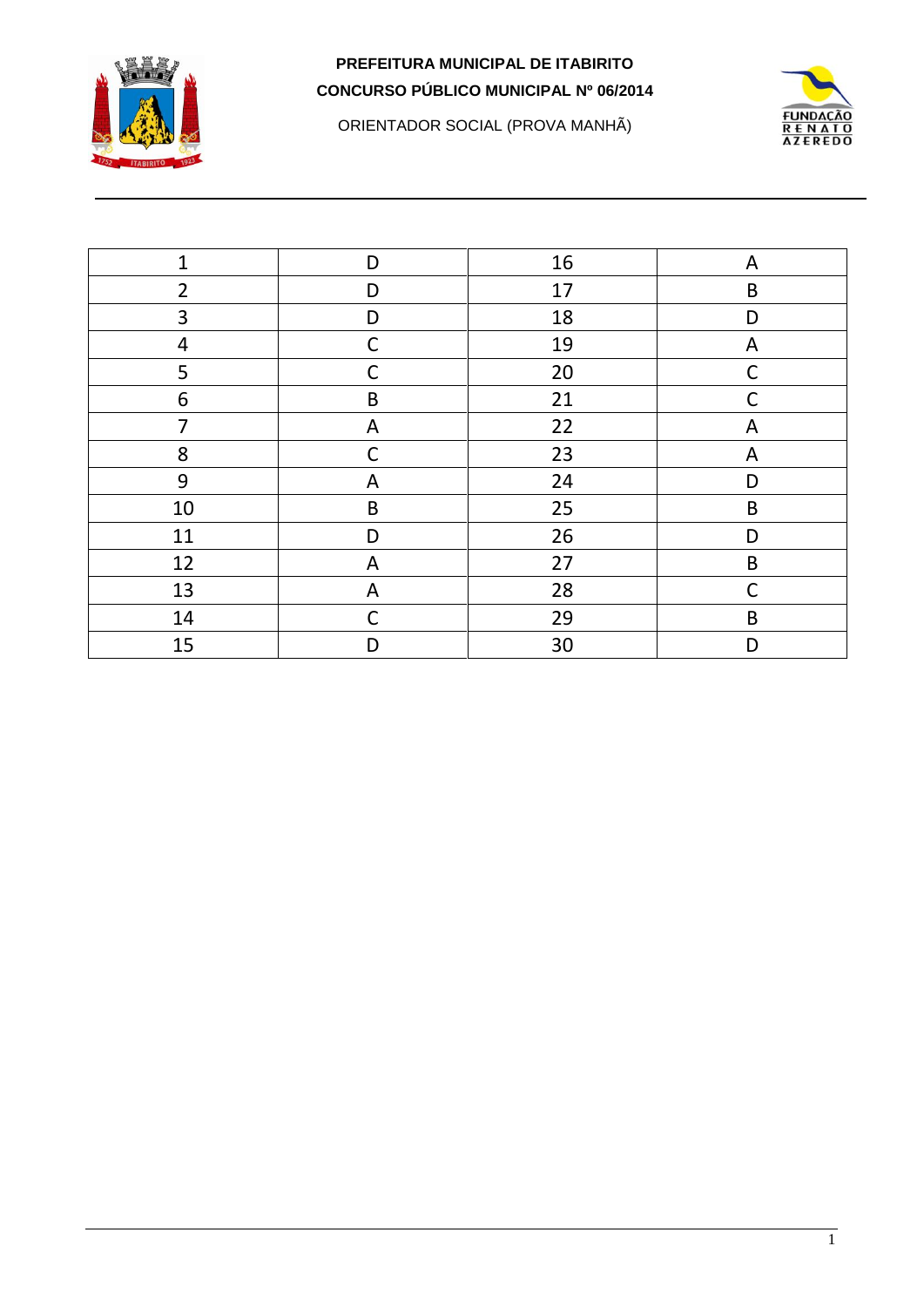





| $\mathbf{1}$   | D            | 16 | A           |
|----------------|--------------|----|-------------|
| $\overline{2}$ | D            | 17 | B           |
| 3              | D            | 18 | D           |
| 4              | $\mathsf C$  | 19 | A           |
| 5              | $\mathsf{C}$ | 20 | $\mathsf C$ |
| 6              | B            | 21 | $\mathsf C$ |
| 7              | A            | 22 | D           |
| 8              | $\mathsf C$  | 23 | A           |
| 9              | A            | 24 | C           |
| $10\,$         | $\sf B$      | 25 | A           |
| 11             | D            | 26 | A           |
| 12             | A            | 27 | C           |
| 13             | A            | 28 | $\sf B$     |
| 14             | $\mathsf C$  | 29 | D           |
| 15             | D            | 30 | B           |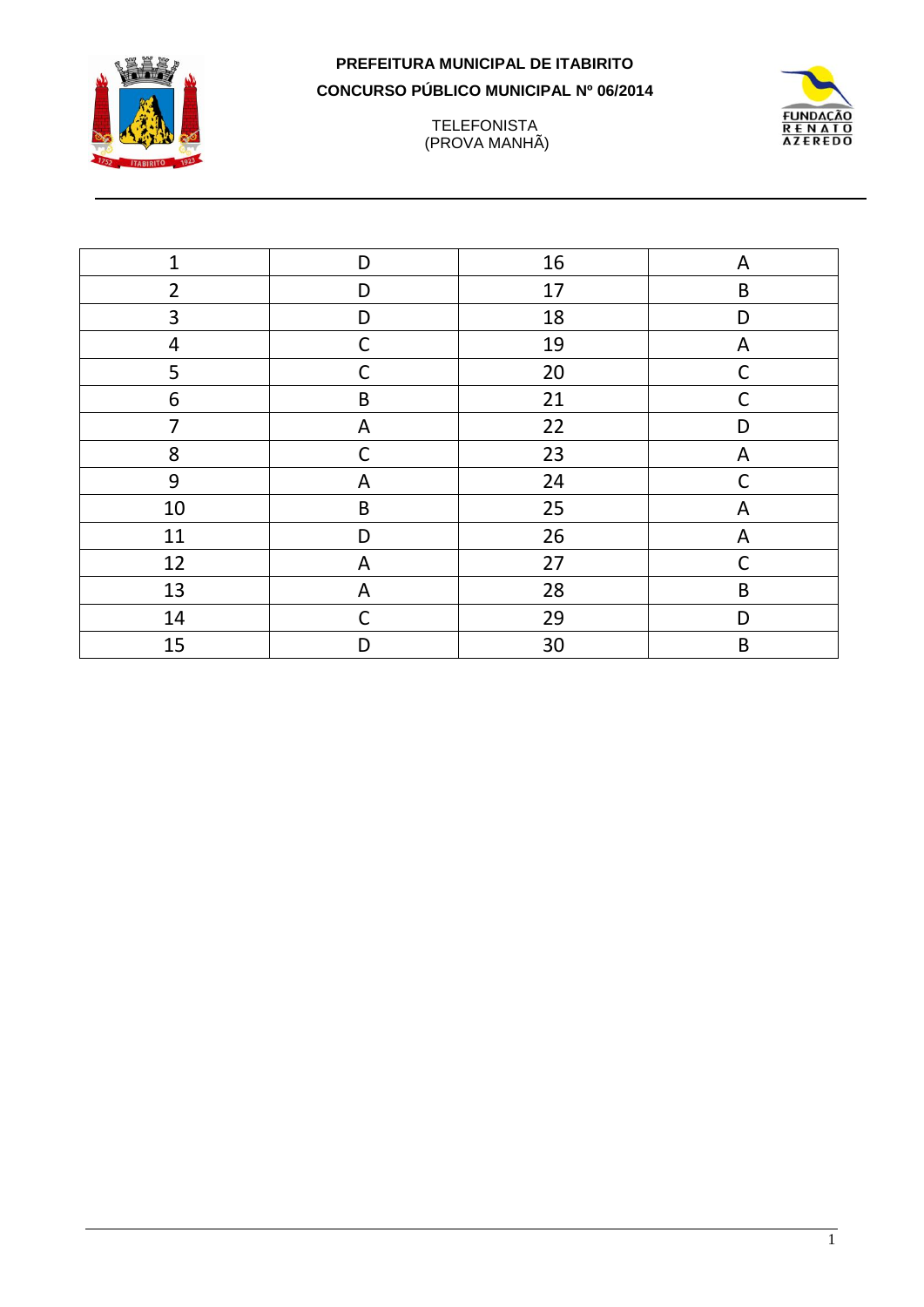



INSTRUTOR DESPORTIVO II (40 HORAS) (PROVA TARDE)

| $\mathbf{1}$   | $\sf B$      | 16 | A            |
|----------------|--------------|----|--------------|
| $\overline{2}$ | $\mathsf{C}$ | 17 | A            |
| 3              | С            | 18 | $\sf B$      |
| 4              | D            | 19 | $\mathsf{C}$ |
| 5              | $\sf B$      | 20 | B            |
| 6              | $\mathsf{C}$ | 21 | $\sf B$      |
| 7              | A            | 22 | $\mathsf C$  |
| 8              | A            | 23 | $\mathsf C$  |
| 9              | $\mathsf{C}$ | 24 | A            |
| 10             | C            | 25 | A            |
| 11             | D            | 26 | $\mathsf C$  |
| 12             | A            | 27 | $\sf B$      |
| 13             | D            | 28 | A            |
| 14             | D            | 29 | D            |
| 15             | D            | 30 | $\mathsf C$  |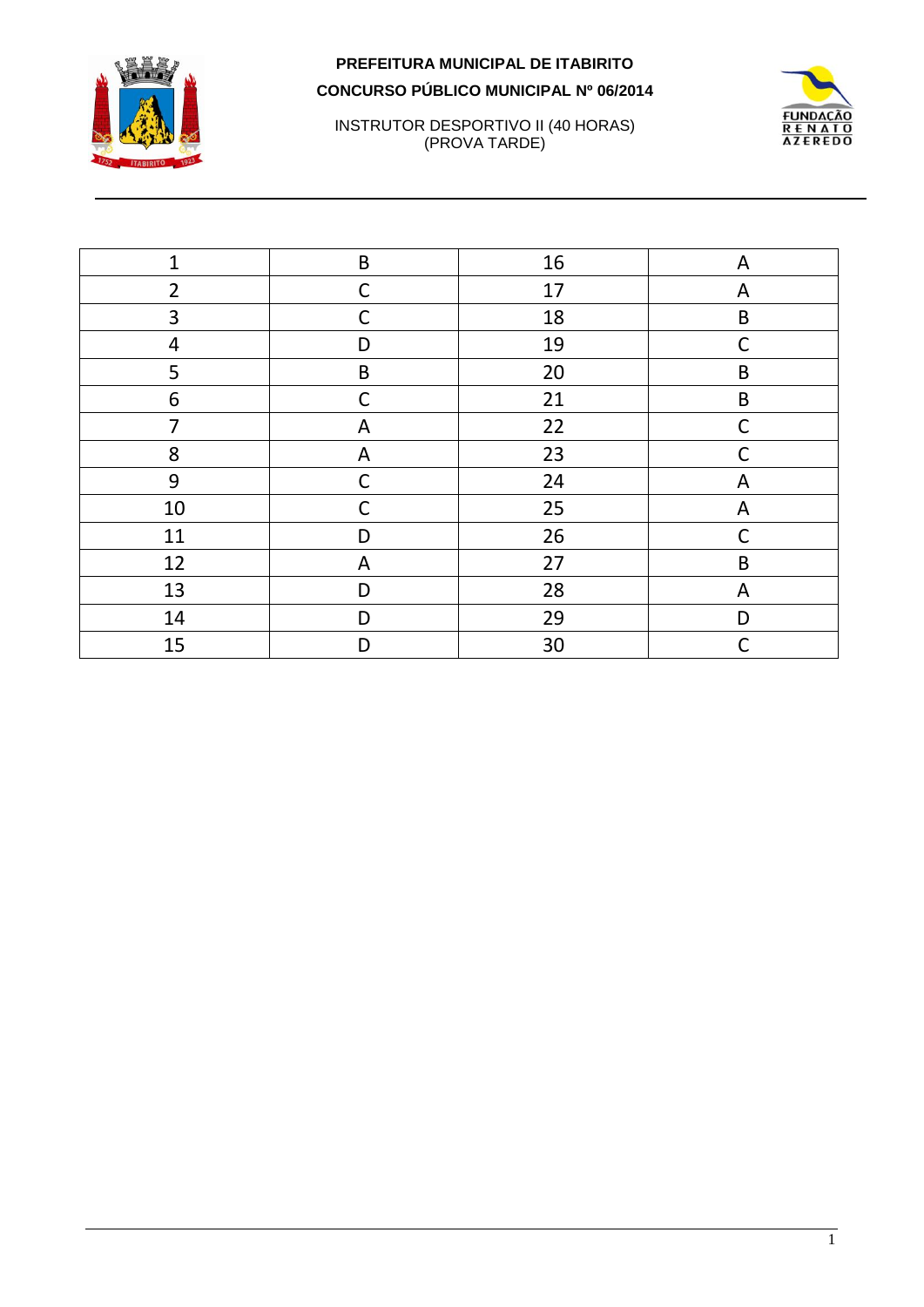



SECRETÁRIA ESCOLAR (PROVA TARDE)

| $\mathbf{1}$   | $\sf B$      | 16 | A            |
|----------------|--------------|----|--------------|
| $\overline{2}$ | $\mathsf{C}$ | 17 | A            |
| 3              | $\mathsf{C}$ | 18 | $\mathsf B$  |
| $\overline{4}$ | D            | 19 | $\mathsf{C}$ |
| 5              | $\sf B$      | 20 | B            |
| 6              | C            | 21 | $\sf B$      |
| 7              | A            | 22 | $\mathsf{C}$ |
| 8              | A            | 23 | D            |
| 9              | C            | 24 | A            |
| $10\,$         | C            | 25 | $\sf B$      |
| 11             | D            | 26 | D            |
| 12             | A            | 27 | D            |
| 13             | D            | 28 | $\mathsf B$  |
| 14             | D            | 29 | A            |
| 15             | D            | 30 | $\mathsf{C}$ |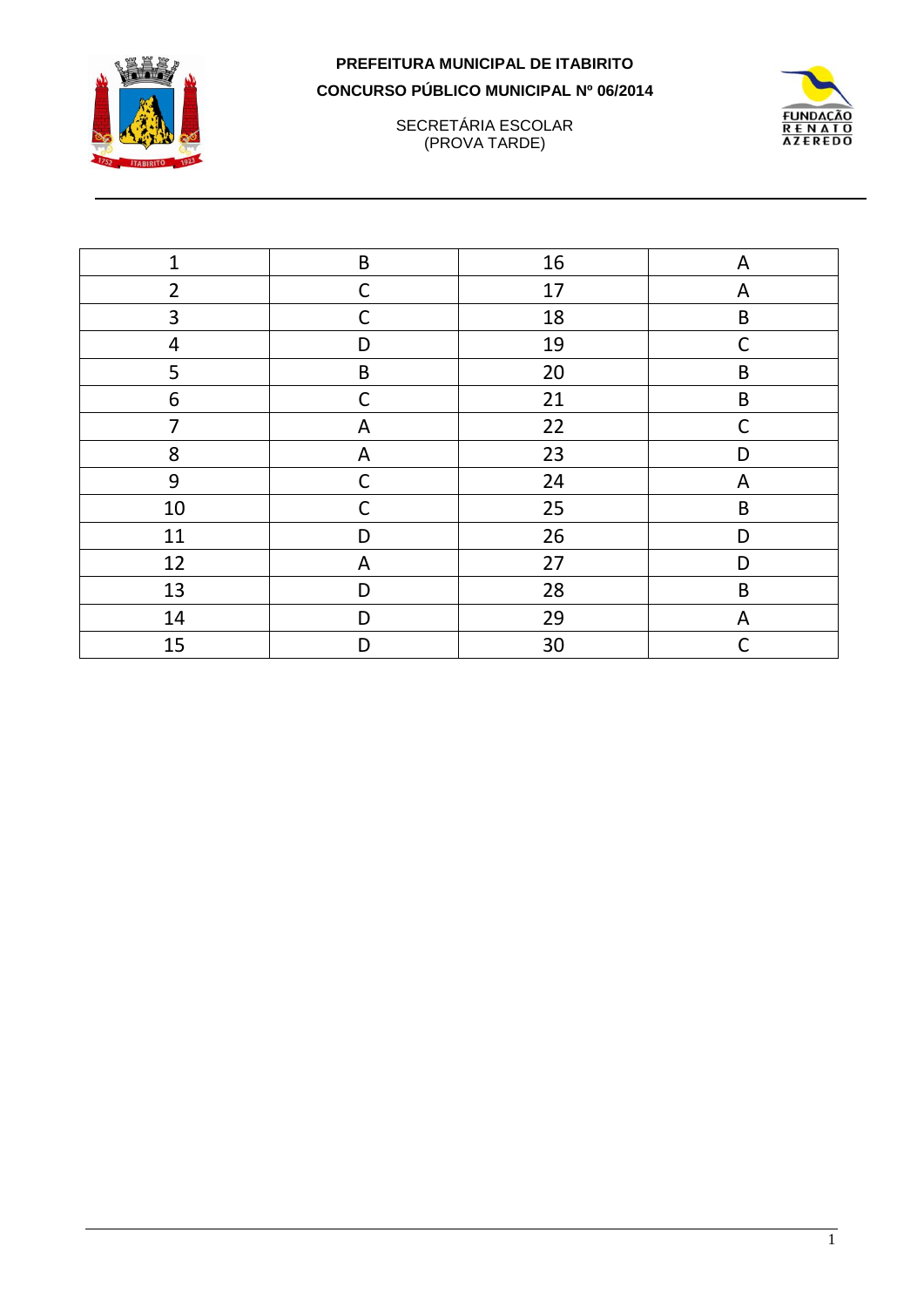

INSTRUTOR DE INFORMÁTICA (PROVA MANHÃ)



| $\mathbf{1}$   | $\mathsf C$  | 16 | $\sf B$     |
|----------------|--------------|----|-------------|
| $\overline{2}$ | $\mathsf{C}$ | 17 | $\sf B$     |
| 3              | A            | 18 | $\mathsf C$ |
| 4              | $\sf B$      | 19 | A           |
| 5              | $\sf B$      | 20 | $\sf B$     |
| 6              | $\mathsf C$  | 21 | $\sf B$     |
| $\overline{7}$ | C            | 22 | $\mathsf C$ |
| 8              | A            | 23 | $\sf B$     |
| 9              | $\mathsf C$  | 24 | D           |
| $10\,$         | A            | 25 | D           |
| 11             | $\sf B$      | 26 | $\sf B$     |
| 12             | D            | 27 | $\sf B$     |
| 13             | D            | 28 | A           |
| 14             | $\mathsf{A}$ | 29 | C           |
| 15             | $\mathsf{C}$ | 30 | C           |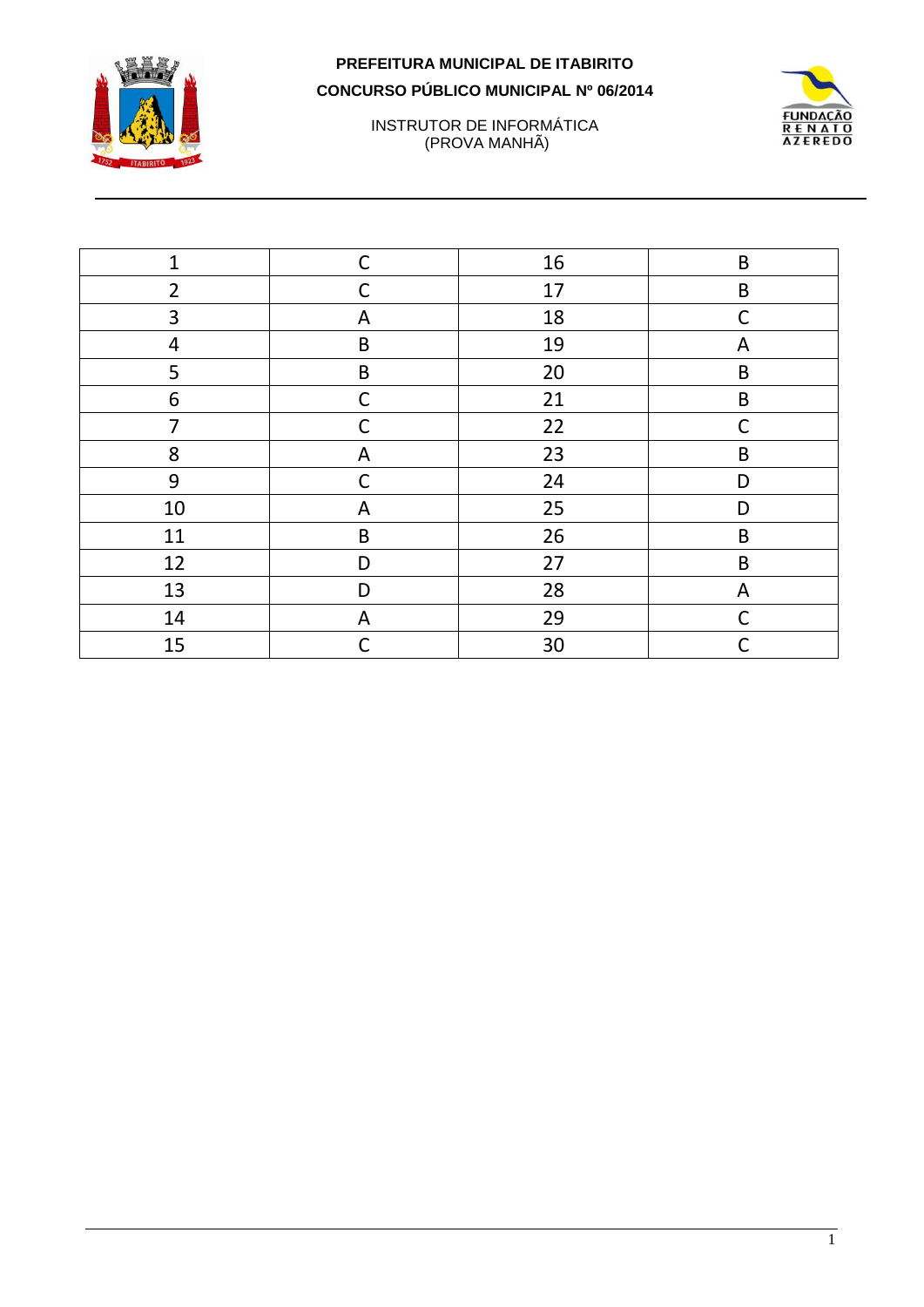



#### TÉCNICO EM SEGURANÇA DO TRABALHO (PROVA MANHÃ)

| $\mathbf{1}$   | $\mathsf C$  | 16 | $\mathsf B$  |
|----------------|--------------|----|--------------|
| $\overline{2}$ | $\mathsf{C}$ | 17 | $\sf B$      |
| 3              | A            | 18 | $\mathsf{C}$ |
| 4              | $\sf B$      | 19 | A            |
| 5              | $\sf B$      | 20 | $\sf B$      |
| 6              | $\mathsf{C}$ | 21 | $\mathsf C$  |
| 7              | C            | 22 | $\sf B$      |
| 8              | A            | 23 | A            |
| 9              | C            | 24 | D            |
| $10\,$         | A            | 25 | B            |
| 11             | $\sf B$      | 26 | A            |
| 12             | D            | 27 | D            |
| 13             | D            | 28 | $\mathsf C$  |
| 14             | A            | 29 | $\mathsf B$  |
| 15             | C            | 30 | $\mathsf B$  |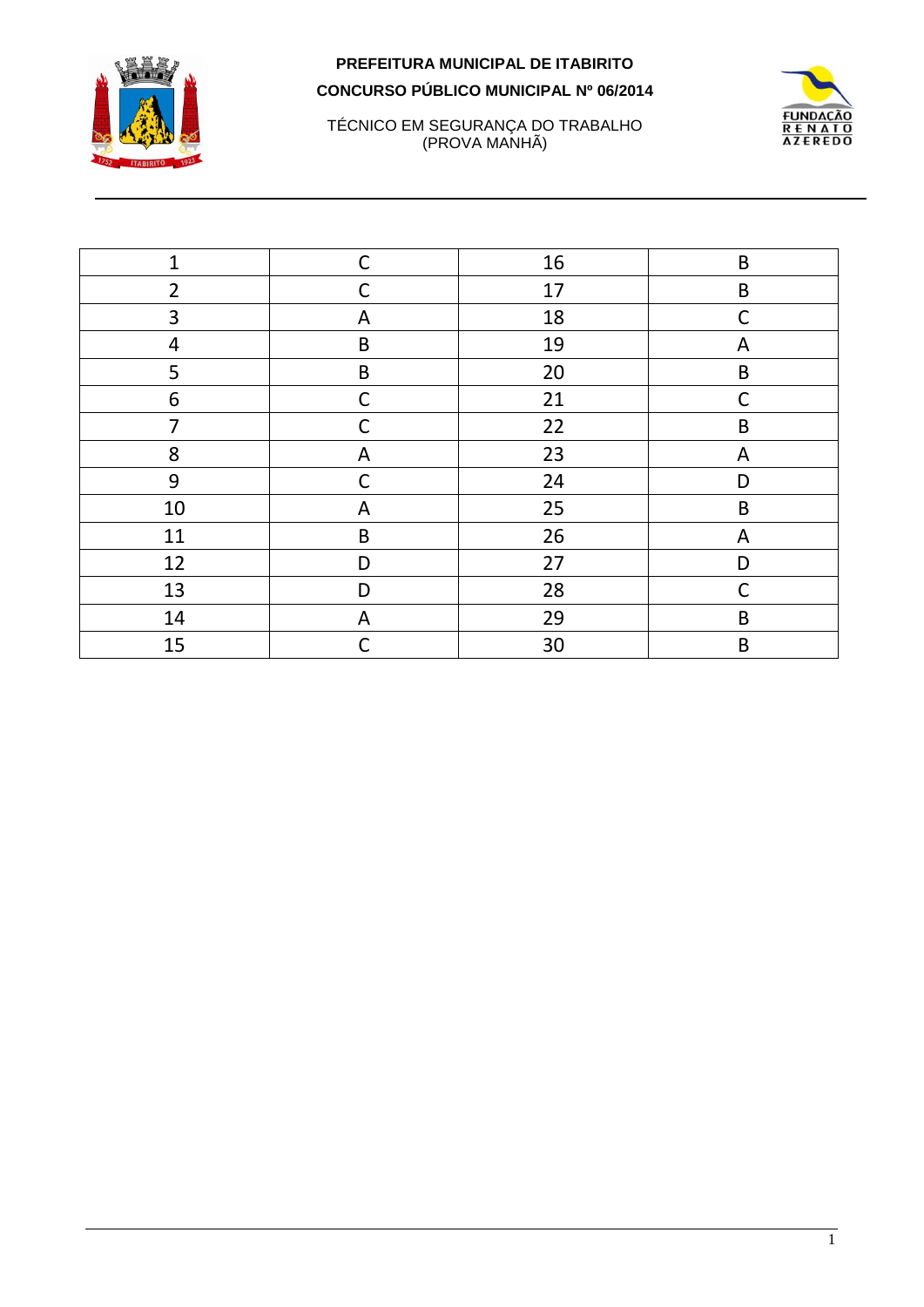

## PREFEITURA MUNICIPAL DE ITABIRITO

CONCURSO PÚBLICO MUNICIPAL Nº 06/2014

TÉCNICO EM TURISMO<br>(PROVA MANHÃ)



| $\mathbf{1}$   | $\mathsf{C}$ | 16 | $\sf B$     |
|----------------|--------------|----|-------------|
| $\overline{2}$ | C            | 17 | $\sf B$     |
| 3              | A            | 18 | $\mathsf C$ |
| $\overline{4}$ | $\sf B$      | 19 | A           |
| 5              | $\sf B$      | 20 | $\mathsf B$ |
| 6              | $\mathsf C$  | 21 | A           |
| $\overline{7}$ | C            | 22 | D           |
| 8              | A            | 23 | $\sf B$     |
| 9              | $\mathsf{C}$ | 24 | $\mathsf C$ |
| $10\,$         | A            | 25 | C           |
| 11             | B            | 26 | A           |
| 12             | D            | 27 | A           |
| 13             | D            | 28 | D           |
| 14             | A            | 29 | $\mathsf B$ |
| 15             | $\mathsf{C}$ | 30 | $\mathsf B$ |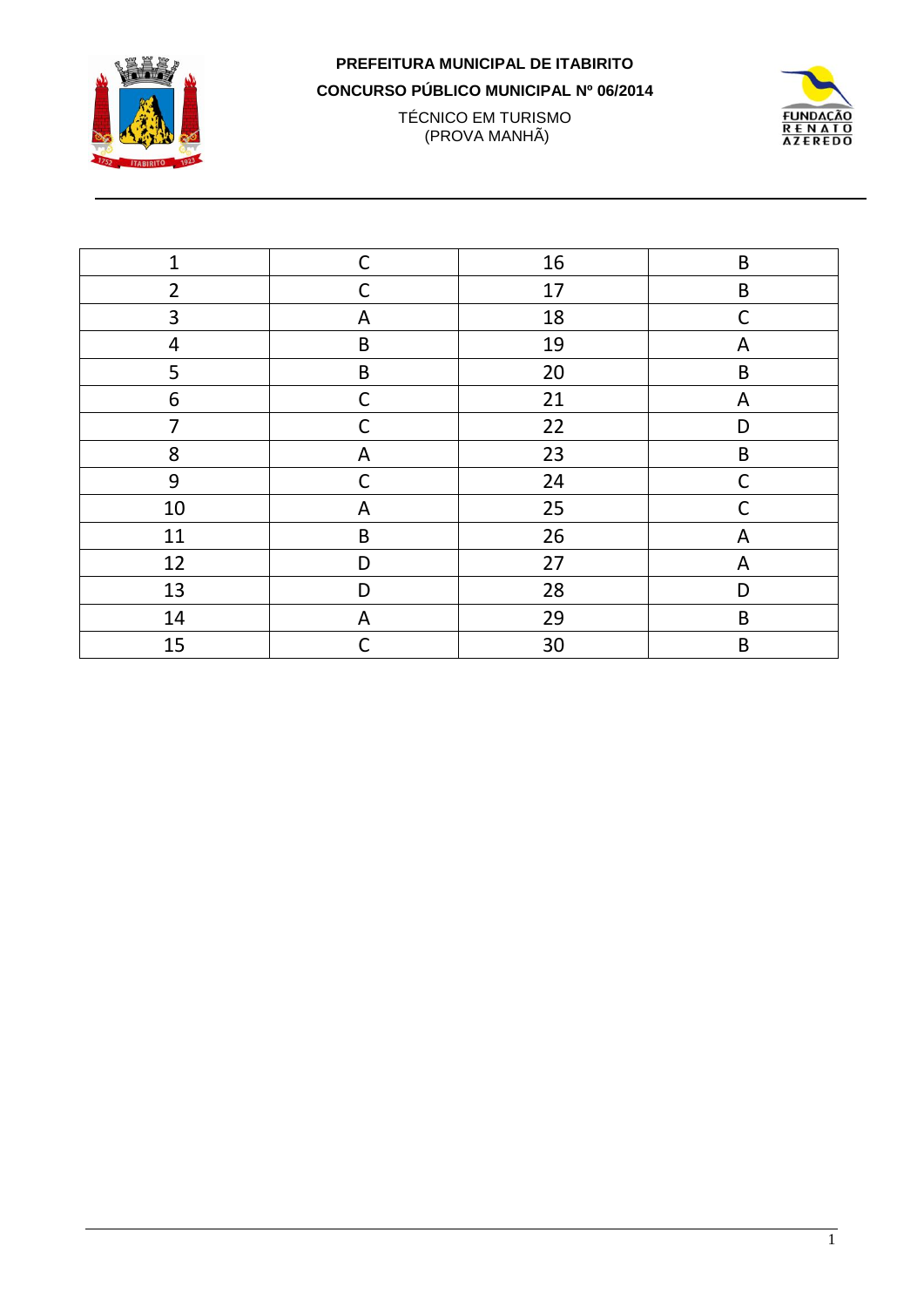

#### **PREFEITURA MUNICIPAL DE ITABIRITO CONCURSO PÚBLICO MUNICIPAL Nº 06/2014** TOPÓGRAFO (PROVA TARDE)



| $\mathbf{1}$   | $\sf B$      | 16 | A           |
|----------------|--------------|----|-------------|
| $\overline{2}$ | $\mathsf C$  | 17 | D           |
| 3              | D            | 18 | $\mathsf C$ |
| $\overline{4}$ | $\sf B$      | 19 | D           |
| 5              | A            | 20 | D           |
| 6              | D            | 21 | $\mathsf B$ |
| $\overline{7}$ | A            | 22 | B           |
| 8              | D            | 23 | $\sf B$     |
| 9              | D            | 24 | D           |
| 10             | D            | 25 | A           |
| 11             | $\mathsf B$  | 26 | A           |
| 12             | $\mathsf C$  | 27 | $\mathsf C$ |
| 13             | $\mathsf{C}$ | 28 | $\mathsf C$ |
| 14             | D            | 29 | D           |
| 15             | D            | 30 | D           |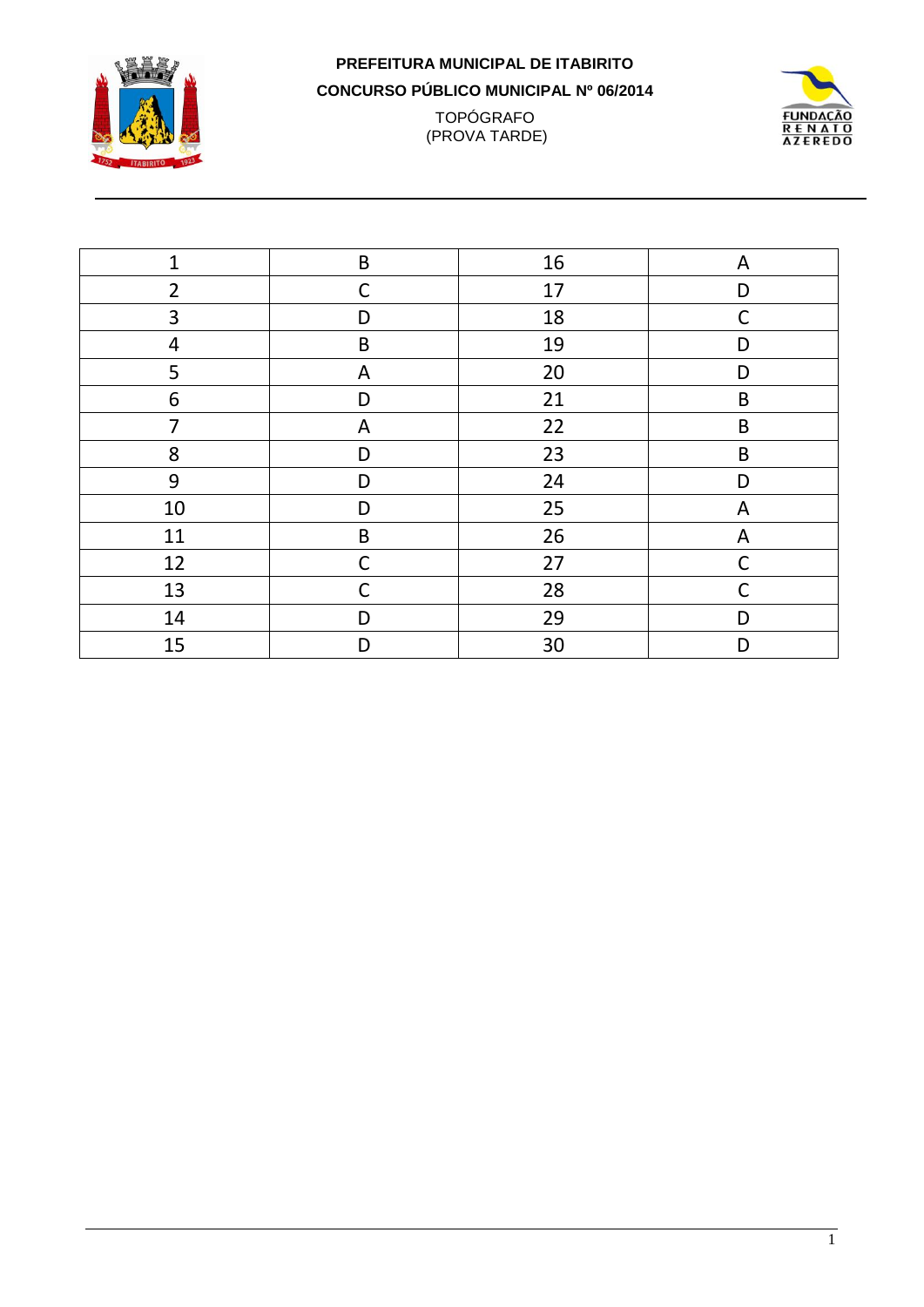

## PREFEITURA MUNICIPAL DE ITABIRITO CONCURSO PÚBLICO MUNICIPAL Nº 06/2014 PROFESSOR DESPORTIVO I (20 HORAS)<br>(PROVA MANHÃ)



| $\mathbf{1}$   | D            | 16 | $\sf B$     |
|----------------|--------------|----|-------------|
| $\overline{2}$ | D            | 17 | D           |
| 3              | A            | 18 | A           |
| 4              | A            | 19 | D           |
| 5              | $\mathsf{C}$ | 20 | $\mathsf C$ |
| 6              | D            | 21 | $\mathsf B$ |
| $\overline{7}$ | D            | 22 | $\sf B$     |
| 8              | $\sf B$      | 23 | A           |
| 9              | D            | 24 | C           |
| 10             | A            | 25 | A           |
| 11             | D            | 26 | D           |
| 12             | $\sf B$      | 27 | $\sf B$     |
| 13             | $\sf B$      | 28 | $\mathsf C$ |
| 14             | $\mathsf{C}$ | 29 | A           |
| 15             | D            | 30 | A           |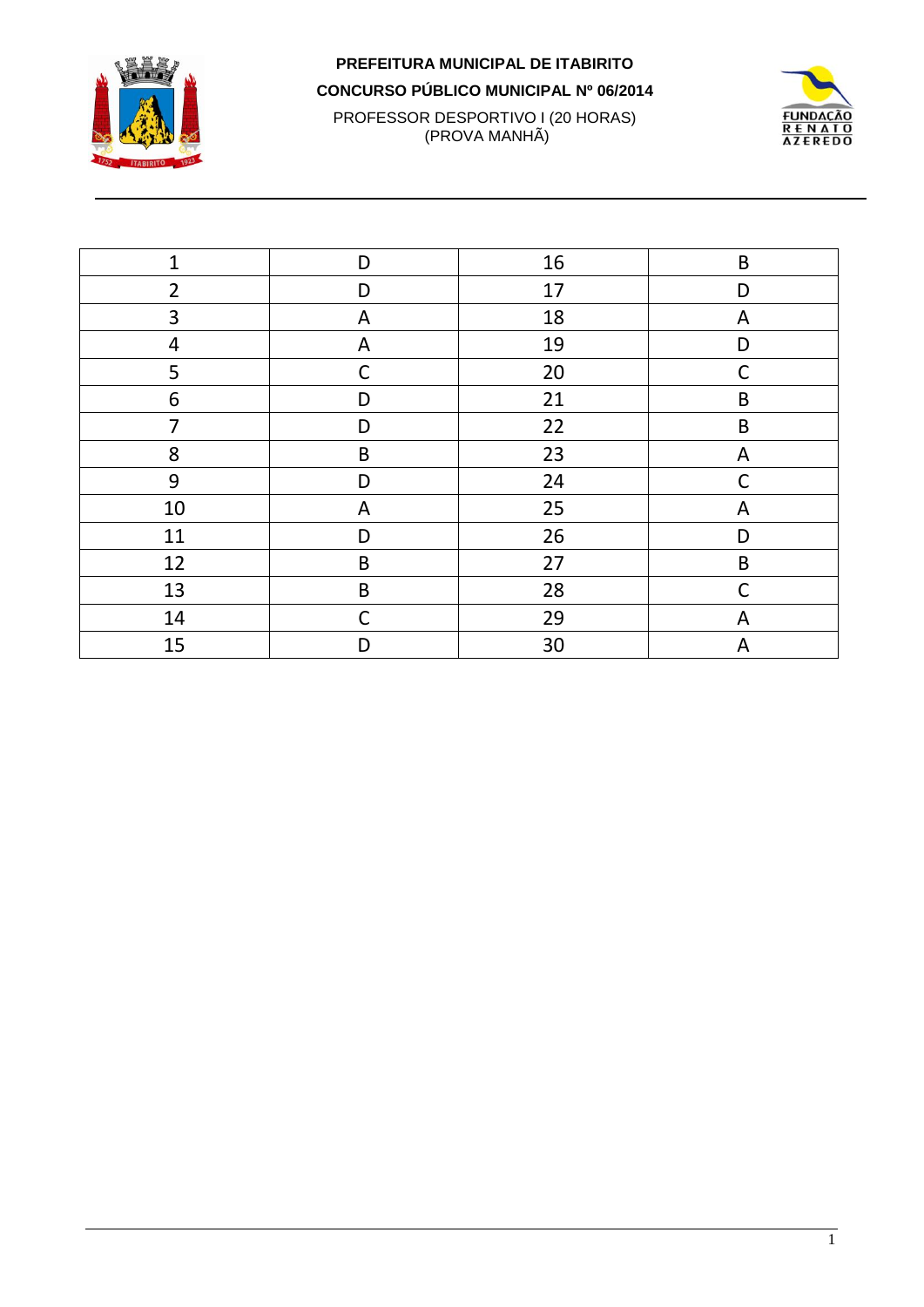





| $\mathbf{1}$   | D            | 16 | B           |
|----------------|--------------|----|-------------|
| $\overline{2}$ | D            | 17 | D           |
| 3              | A            | 18 | A           |
| 4              | A            | 19 | D           |
| 5              | $\mathsf{C}$ | 20 | $\mathsf C$ |
| 6              | D            | 21 | C           |
| 7              | D            | 22 | A           |
| 8              | $\sf B$      | 23 | D           |
| 9              | D            | 24 | B           |
| 10             | A            | 25 | A           |
| 11             | D            | 26 | $\mathsf C$ |
| 12             | $\sf B$      | 27 | $\mathsf C$ |
| 13             | $\sf B$      | 28 | $\mathsf C$ |
| 14             | $\mathsf C$  | 29 | A           |
| 15             | D            | 30 | $\mathsf B$ |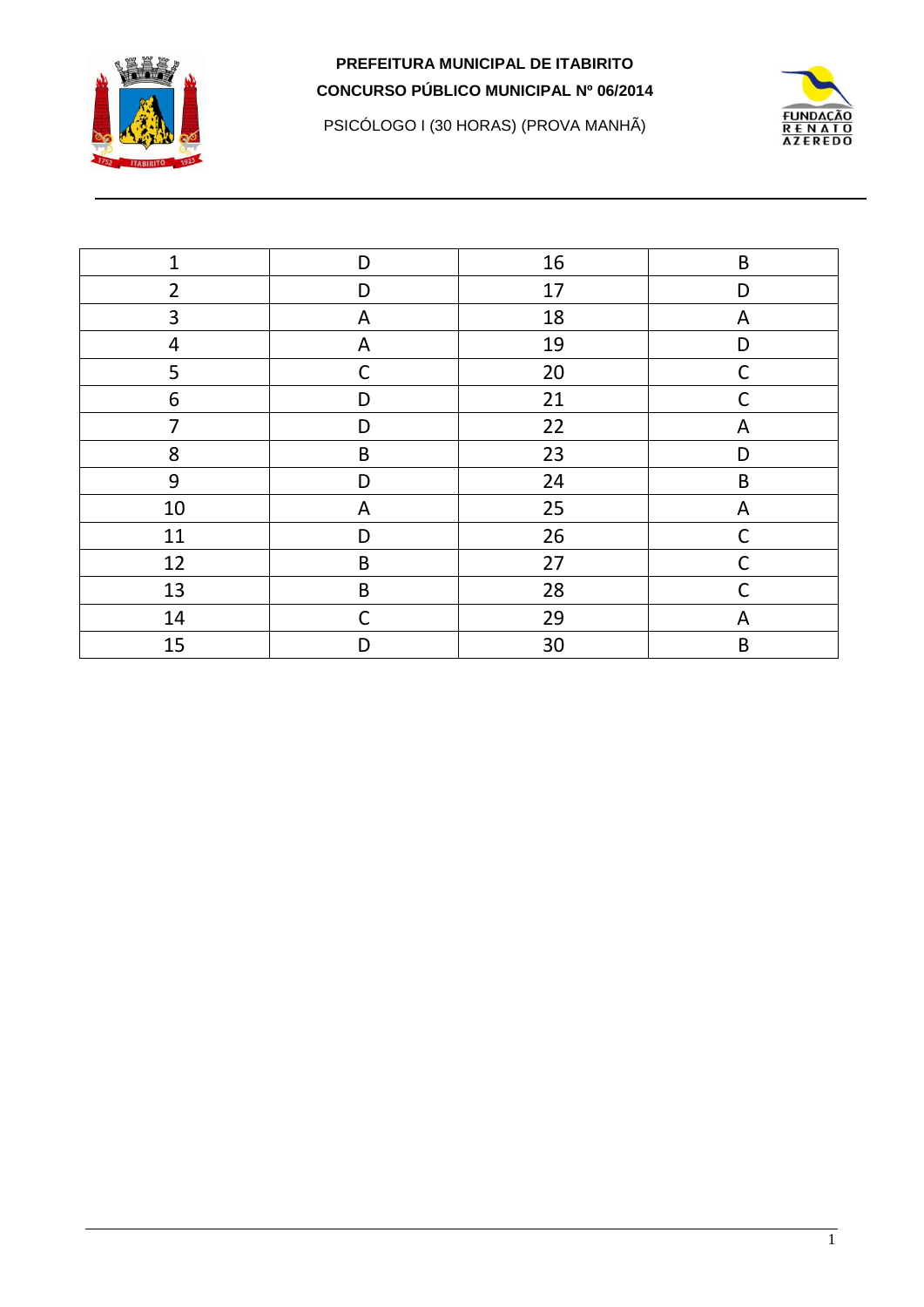

**FUNDAÇÃO RENATO**<br>AZEREDO

TÉCNICO ADMINISTRATIVO I (PROVA MANHÃ)

| $\mathbf{1}$            | D           | 16 | $\sf B$     |
|-------------------------|-------------|----|-------------|
| $\overline{2}$          | D           | 17 | D           |
| 3                       | A           | 18 | A           |
| $\overline{\mathbf{4}}$ | A           | 19 | D           |
| 5                       | $\mathsf C$ | 20 | $\mathsf C$ |
| 6                       | D           | 21 | $\sf B$     |
| $\overline{7}$          | D           | 22 | $\mathsf C$ |
| 8                       | $\sf B$     | 23 | $\sf B$     |
| 9                       | D           | 24 | $\mathsf C$ |
| 10                      | ${\sf A}$   | 25 | D           |
| 11                      | D           | 26 | D           |
| 12                      | $\sf B$     | 27 | $\sf B$     |
| 13                      | $\sf B$     | 28 | $\mathsf C$ |
| 14                      | C           | 29 | A           |
| 15                      | D           | 30 | D           |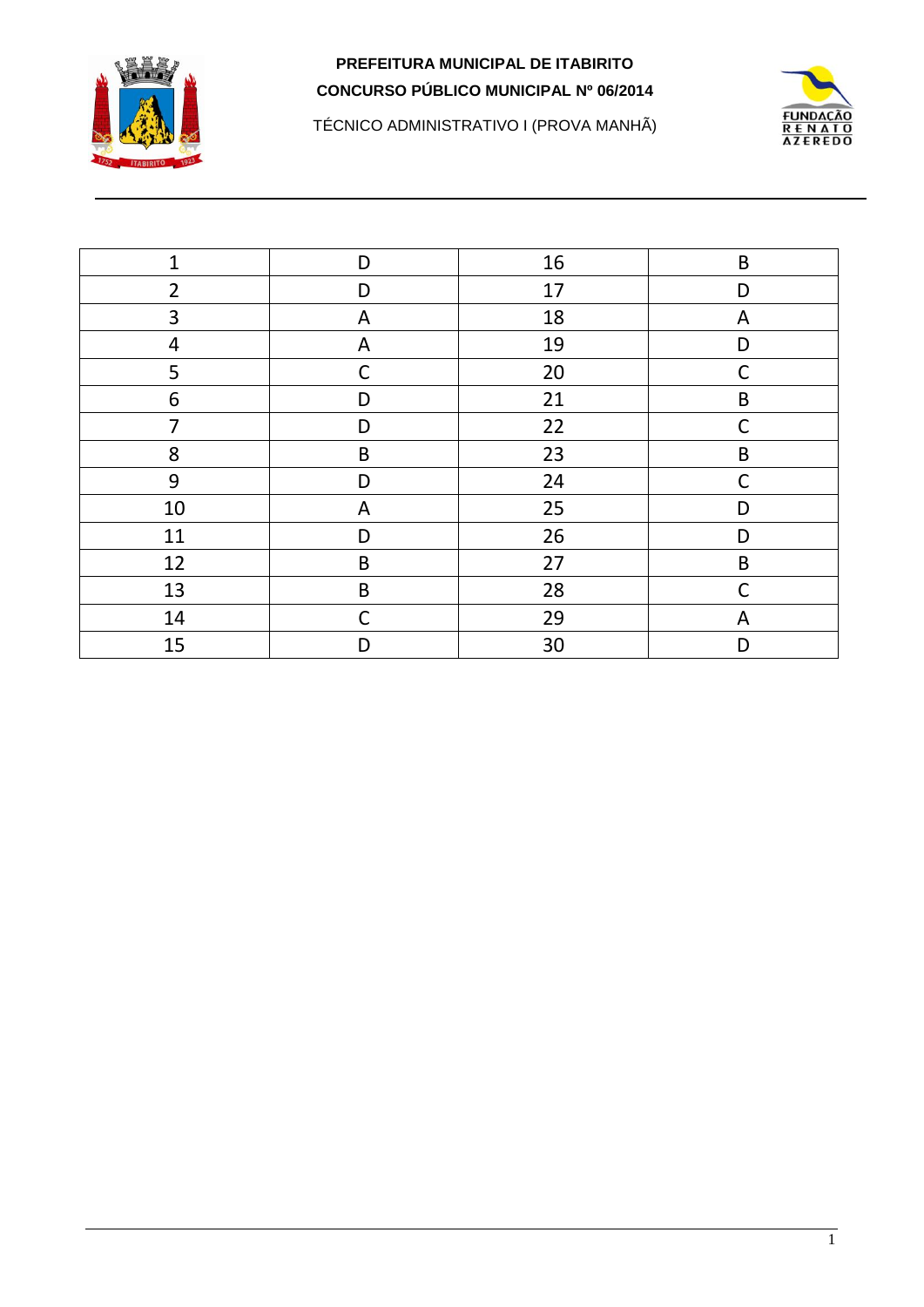

**ENGENHEIRO CIVIL** (PROVA TARDE)



| $\mathbf{1}$   | $\sf B$     | 16 | $\mathsf C$  |
|----------------|-------------|----|--------------|
| $\overline{2}$ | $\sf B$     | 17 | $\mathsf{C}$ |
| 3              | A           | 18 | $\mathsf B$  |
| 4              | D           | 19 | $\mathsf B$  |
| 5              | A           | 20 | A            |
| 6              | $\mathsf C$ | 21 | A            |
| 7              | A           | 22 | $\mathsf C$  |
| 8              | A           | 23 | A            |
| 9              | $\mathsf C$ | 24 | $\mathsf C$  |
| $10\,$         | C           | 25 | D            |
| 11             | B           | 26 | A            |
| 12             | $\sf B$     | 27 | $\mathsf{C}$ |
| 13             | D           | 28 | $\mathsf C$  |
| 14             | D           | 29 | D            |
| 15             | C           | 30 | D            |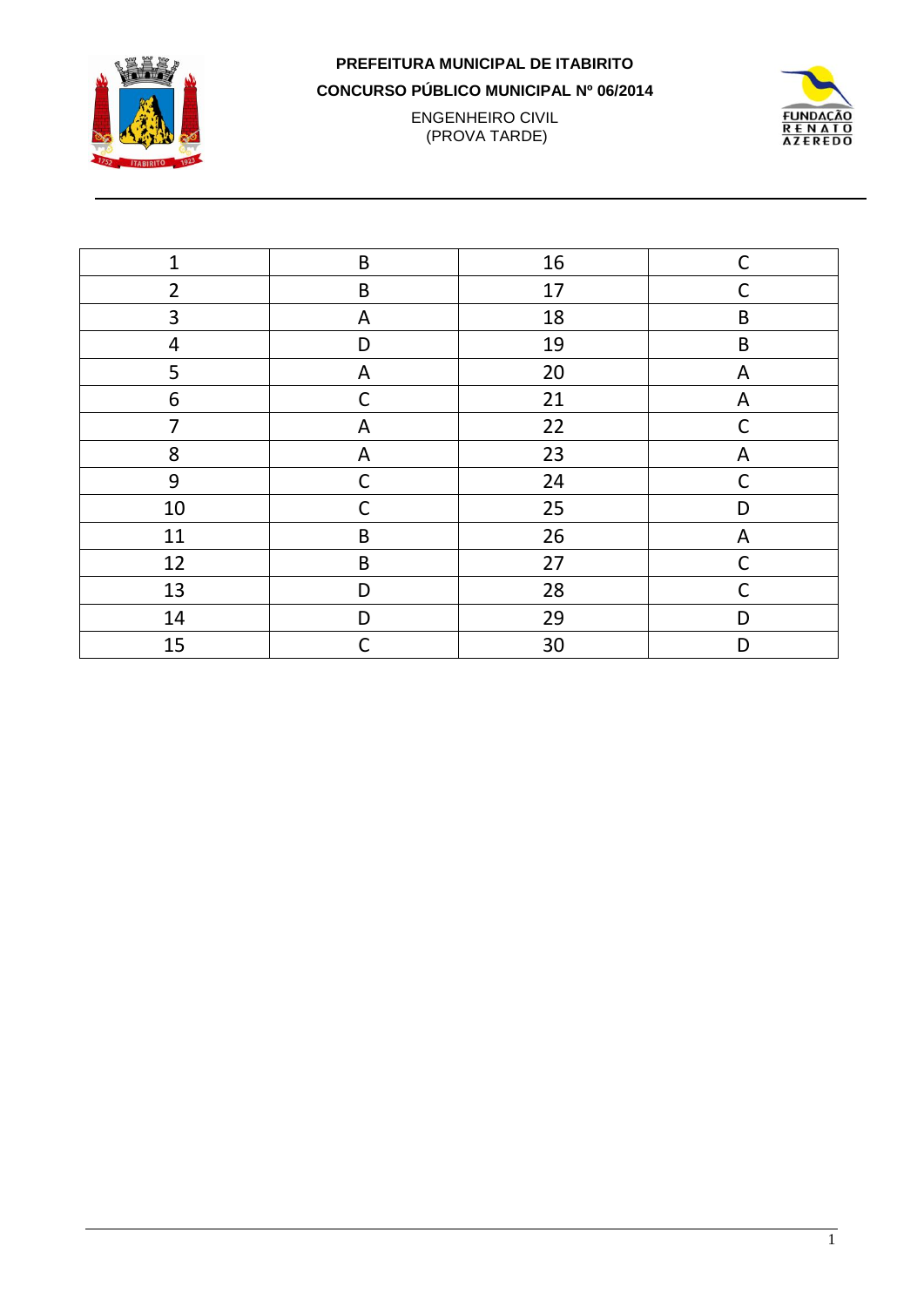



ADMINISTRADOR DE EMPRESAS (PROVA TARDE)

| $\mathbf{1}$   | B           | 16 | $\mathsf C$ |
|----------------|-------------|----|-------------|
| $\overline{2}$ | $\sf B$     | 17 | $\mathsf C$ |
| 3              | A           | 18 | B           |
| 4              | D           | 19 | $\sf B$     |
| 5              | A           | 20 | A           |
| 6              | $\mathsf C$ | 21 | D           |
| 7              | A           | 22 | $\mathsf B$ |
| 8              | A           | 23 | A           |
| 9              | $\mathsf C$ | 24 | A           |
| 10             | C           | 25 | $\mathsf C$ |
| 11             | B           | 26 | $\sf B$     |
| 12             | $\sf B$     | 27 | $\mathsf C$ |
| 13             | D           | 28 | A           |
| 14             | D           | 29 | $\sf B$     |
| 15             | C           | 30 | $\mathsf C$ |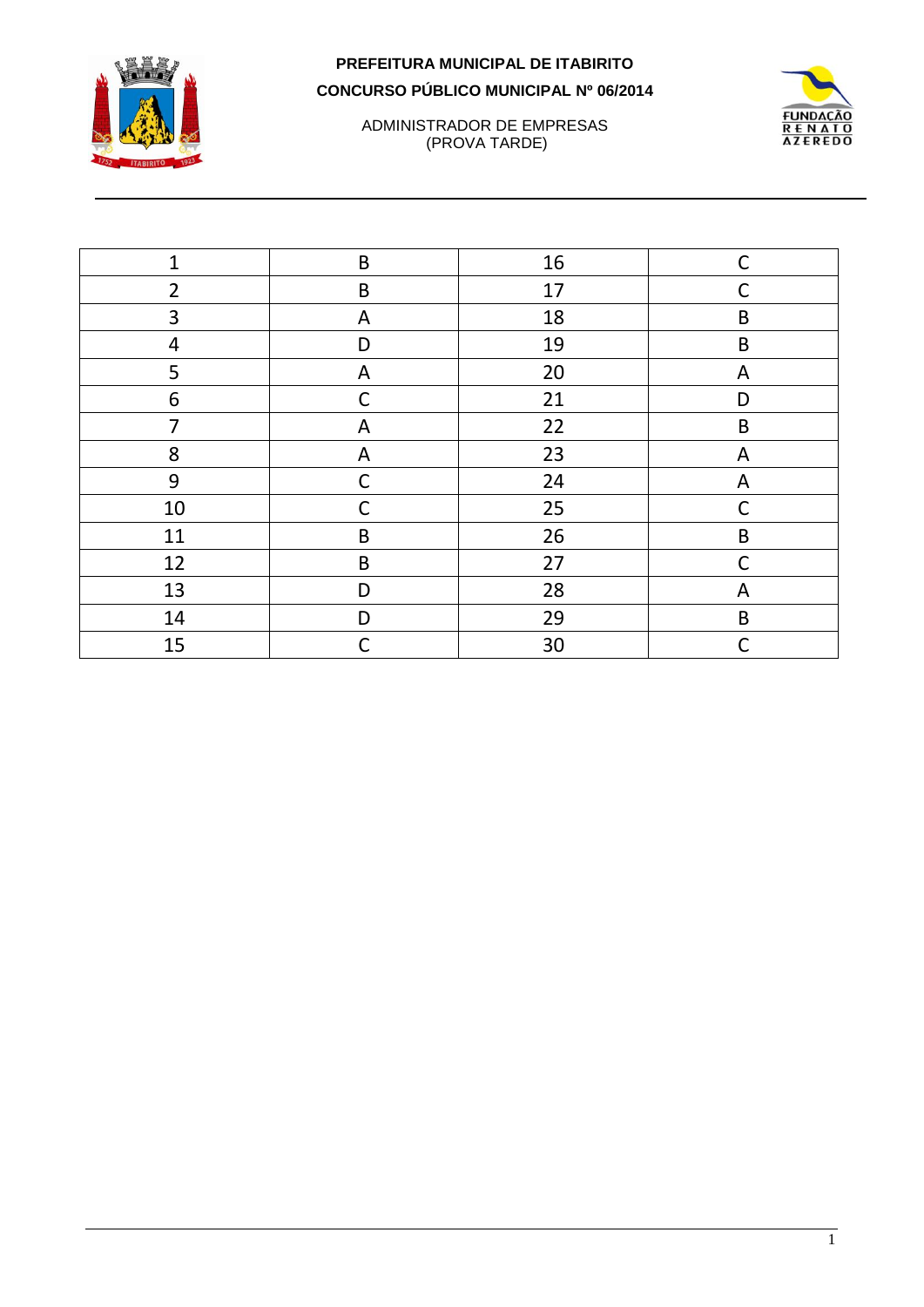

#### ADVOGADO (PROVA TARDE)



| $\mathbf 1$    | $\sf B$     | 16 | $\mathsf{C}$ |
|----------------|-------------|----|--------------|
| $\overline{2}$ | $\sf B$     | 17 | $\mathsf{C}$ |
| 3              | A           | 18 | $\mathsf B$  |
| $\overline{4}$ | D           | 19 | $\mathsf B$  |
| 5              | A           | 20 | A            |
| 6              | C           | 21 | D            |
| $\overline{7}$ | A           | 22 | D            |
| 8              | A           | 23 | A            |
| 9              | $\mathsf C$ | 24 | D            |
| 10             | C           | 25 | $\sf B$      |
| 11             | $\sf B$     | 26 | D            |
| 12             | $\sf B$     | 27 | D            |
| 13             | D           | 28 | A            |
| 14             | D           | 29 | $\mathsf C$  |
| 15             | C           | 30 | C            |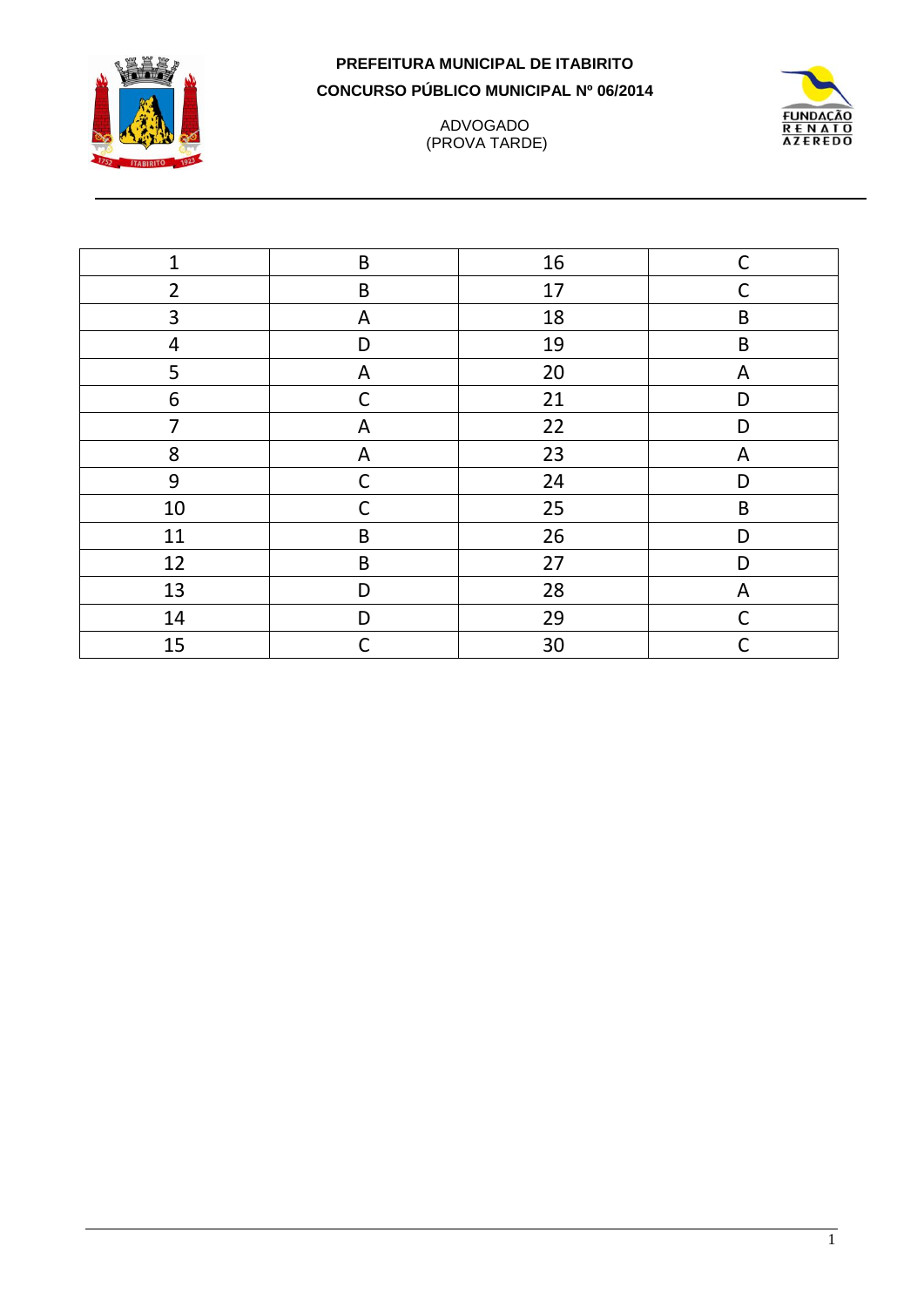

#### **PREFEITURA MUNICIPAL DE ITABIRITO CONCURSO PÚBLICO MUNICIPAL Nº 06/2014** ARQUITETO (PROVA TARDE)



| $\mathbf{1}$   | $\sf B$      | 16 | $\mathsf{C}$ |
|----------------|--------------|----|--------------|
| $\overline{2}$ | $\sf B$      | 17 | C            |
| 3              | A            | 18 | $\mathsf B$  |
| 4              | D            | 19 | $\mathsf B$  |
| 5              | A            | 20 | A            |
| 6              | $\mathsf C$  | 21 | A            |
| 7              | A            | 22 | $\mathsf B$  |
| 8              | A            | 23 | D            |
| 9              | $\mathsf{C}$ | 24 | B            |
| 10             | C            | 25 | A            |
| 11             | B            | 26 | D            |
| 12             | $\sf B$      | 27 | $\sf B$      |
| 13             | D            | 28 | $\mathsf B$  |
| 14             | D            | 29 | D            |
| 15             | C            | 30 | C            |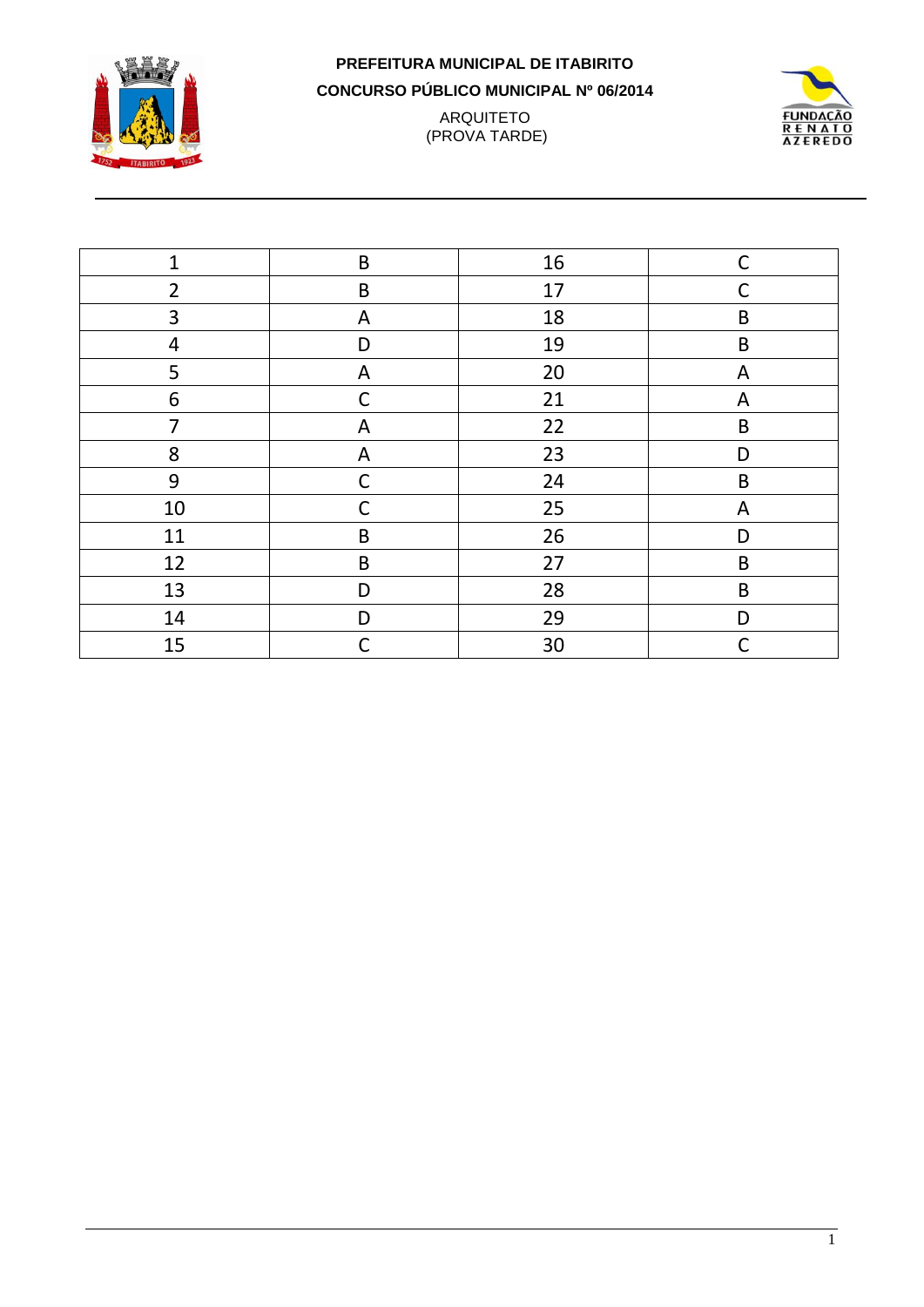

BIBLIOTECÁRIO (PROVA TARDE)



| $\mathbf{1}$   | $\sf B$     | 16 | $\mathsf C$  |
|----------------|-------------|----|--------------|
| $\overline{2}$ | $\sf B$     | 17 | $\mathsf{C}$ |
| 3              | A           | 18 | $\mathsf B$  |
| 4              | D           | 19 | $\sf B$      |
| 5              | ${\sf A}$   | 20 | A            |
| 6              | $\mathsf C$ | 21 | D            |
| $\overline{7}$ | A           | 22 | A            |
| 8              | A           | 23 | $\mathsf{C}$ |
| 9              | $\mathsf C$ | 24 | D            |
| $10\,$         | C           | 25 | A            |
| 11             | B           | 26 | $\sf B$      |
| 12             | $\sf B$     | 27 | D            |
| 13             | D           | 28 | $\mathsf C$  |
| 14             | D           | 29 | A            |
| 15             | $\mathsf C$ | 30 | $\mathsf C$  |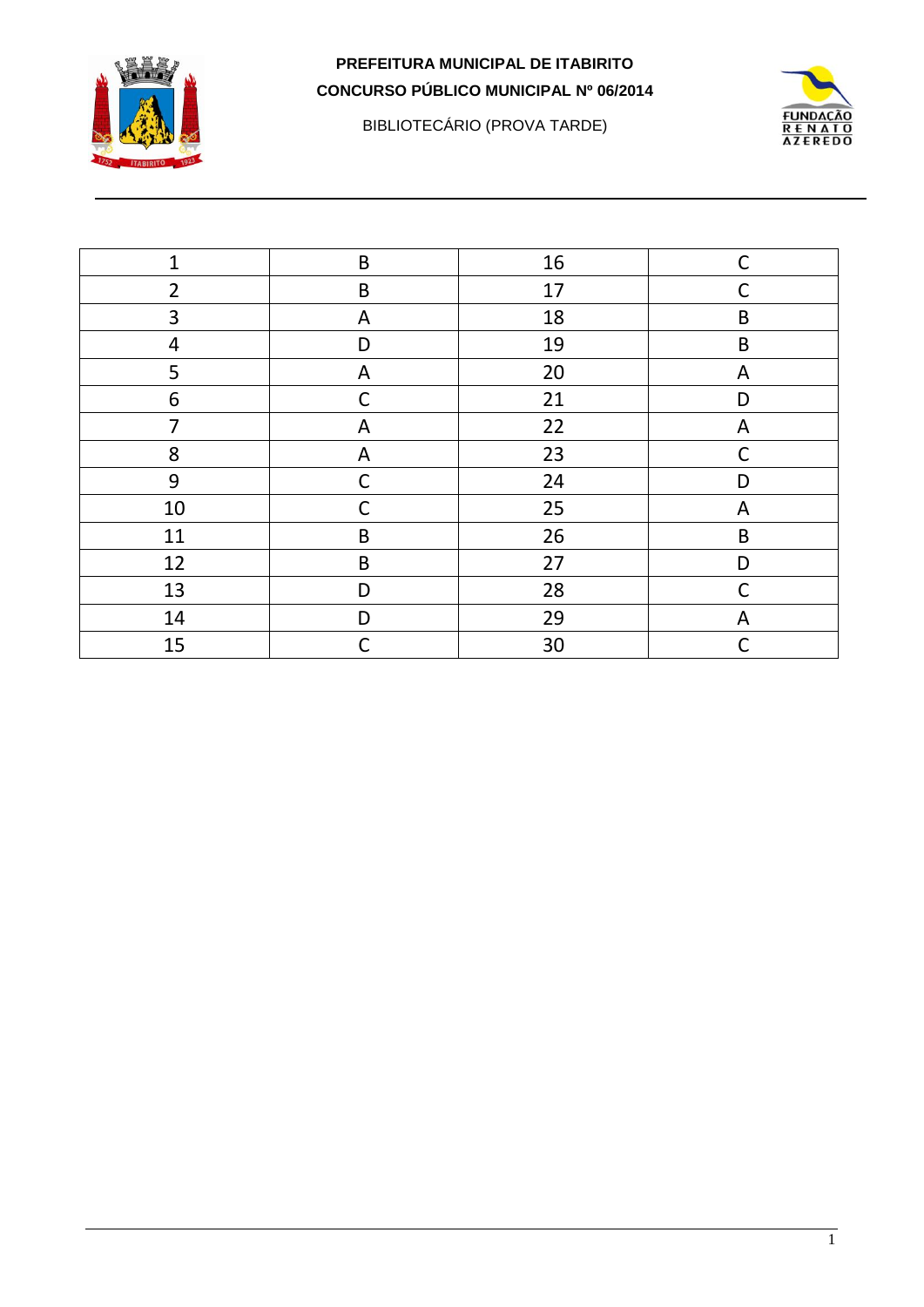

BIÓLOGO (PROVA TARDE)



| $\mathbf{1}$   | $\sf B$      | 16 | C           |
|----------------|--------------|----|-------------|
| $\overline{2}$ | $\sf B$      | 17 | С           |
| 3              | A            | 18 | $\sf B$     |
| 4              | D            | 19 | $\sf B$     |
| 5              | A            | 20 | A           |
| 6              | $\mathsf C$  | 21 | C           |
| $\overline{7}$ | A            | 22 | C           |
| 8              | A            | 23 | D           |
| 9              | $\mathsf C$  | 24 | $\mathsf C$ |
| $10\,$         | C            | 25 | D           |
| 11             | B            | 26 | A           |
| 12             | $\sf B$      | 27 | $\sf B$     |
| 13             | D            | 28 | $\sf B$     |
| 14             | D            | 29 | C           |
| 15             | $\mathsf{C}$ | 30 | C           |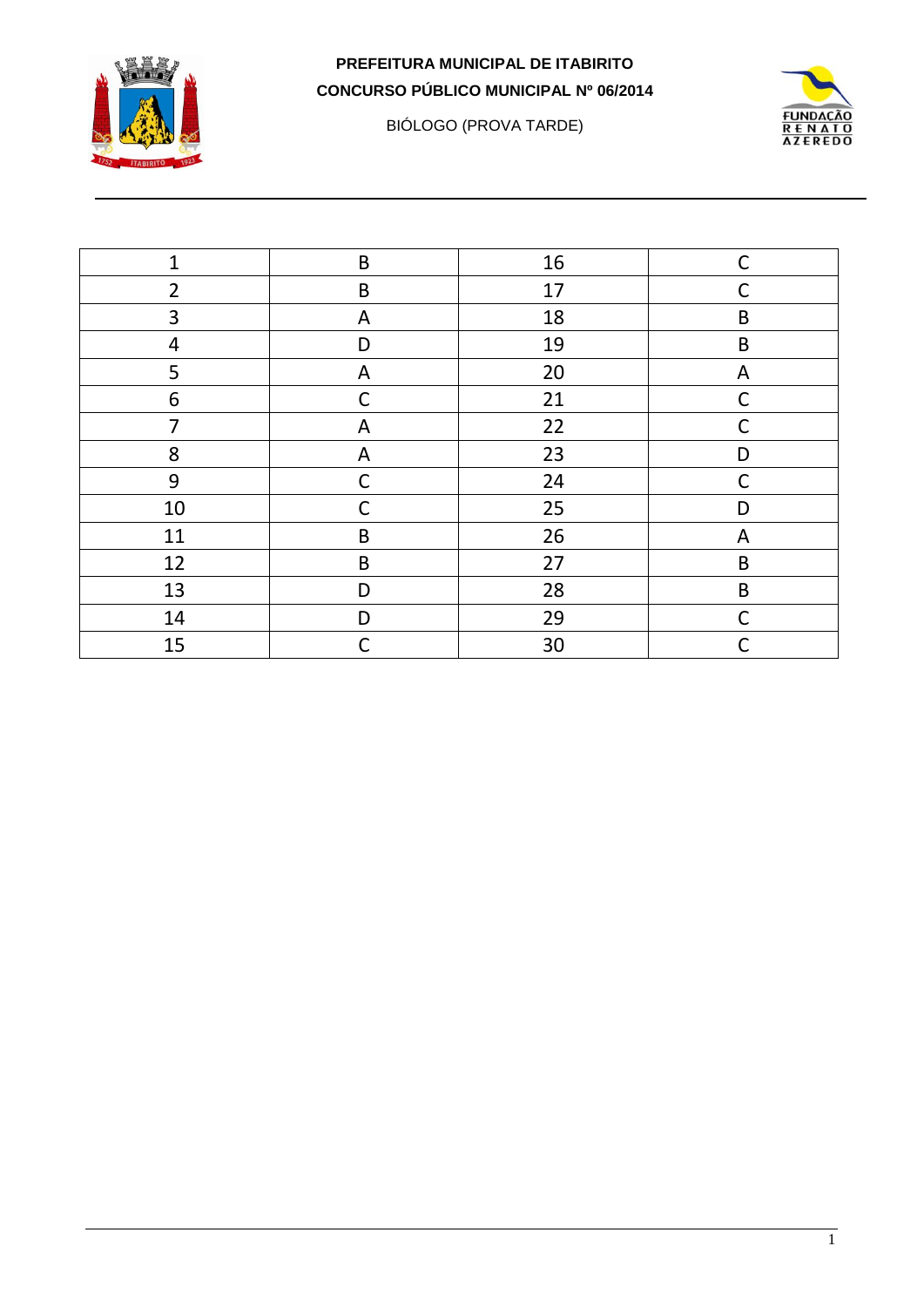

#### **PREFEITURA MUNICIPAL DE ITABIRITO CONCURSO PÚBLICO MUNICIPAL Nº 06/2014 CONTADOR** (PROVA TARDE)



| $\mathbf 1$    | $\sf B$     | 16 | $\mathsf{C}$ |
|----------------|-------------|----|--------------|
| $\overline{2}$ | $\sf B$     | 17 | C            |
| 3              | A           | 18 | B            |
| $\overline{4}$ | D           | 19 | $\mathsf B$  |
| 5              | A           | 20 | A            |
| 6              | C           | 21 | $\mathsf B$  |
| 7              | A           | 22 | A            |
| 8              | A           | 23 | A            |
| 9              | $\mathsf C$ | 24 | $\sf B$      |
| $10\,$         | C           | 25 | $\mathsf C$  |
| 11             | $\sf B$     | 26 | D            |
| 12             | $\sf B$     | 27 | $\mathsf C$  |
| 13             | D           | 28 | D            |
| 14             | D           | 29 | $\mathsf B$  |
| 15             | С           | 30 | A            |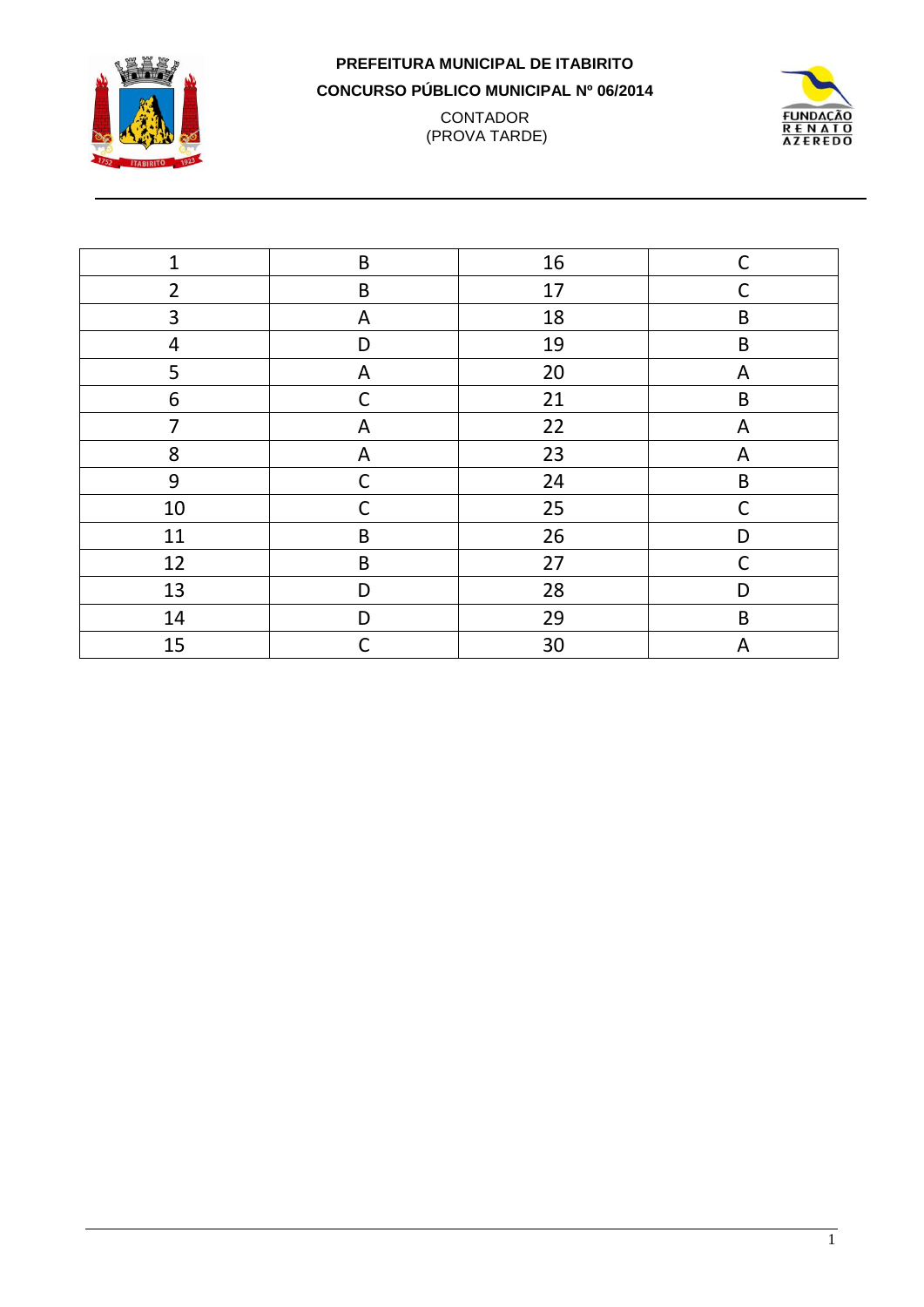

ECONOMISTA (PROVA TARDE)



| $\mathbf{1}$   | $\sf B$      | 16 | $\mathsf{C}$ |
|----------------|--------------|----|--------------|
| $\overline{2}$ | $\sf B$      | 17 | C            |
| 3              | A            | 18 | $\mathsf B$  |
| 4              | D            | 19 | B            |
| 5              | A            | 20 | A            |
| 6              | $\mathsf{C}$ | 21 | D            |
| 7              | A            | 22 | A            |
| 8              | A            | 23 | D            |
| 9              | $\mathsf{C}$ | 24 | A            |
| $10\,$         | C            | 25 | C            |
| 11             | B            | 26 | A            |
| 12             | $\sf B$      | 27 | D            |
| 13             | D            | 28 | D            |
| 14             | D            | 29 | $\mathsf{C}$ |
| 15             | $\mathsf C$  | 30 | $\mathsf{C}$ |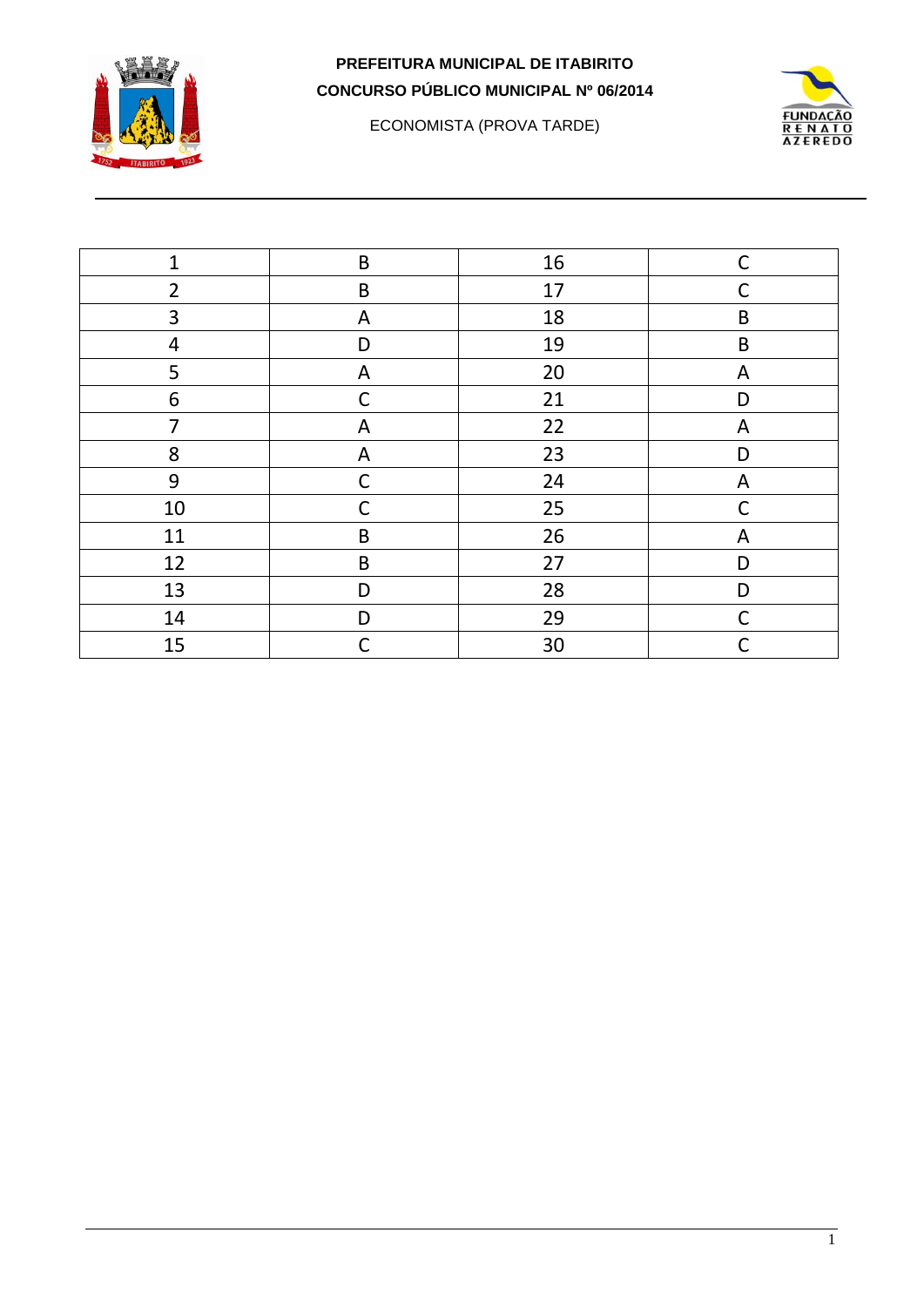

#### **PREFEITURA MUNICIPAL DE ITABIRITO CONCURSO PÚBLICO MUNICIPAL Nº 06/2014** ENGENHEIRO DE SEGURANÇA DO TRABALHO (PROVA TARDE)



| $\mathbf{1}$   | B            | 16 | $\mathsf C$  |
|----------------|--------------|----|--------------|
| $\overline{2}$ | $\sf B$      | 17 | $\mathsf C$  |
| 3              | A            | 18 | $\sf B$      |
| $\overline{4}$ | D            | 19 | $\sf B$      |
| 5              | A            | 20 | A            |
| 6              | $\mathsf C$  | 21 | C            |
| $\overline{7}$ | A            | 22 | $\mathsf C$  |
| 8              | A            | 23 | D            |
| 9              | $\mathsf{C}$ | 24 | A            |
| $10\,$         | $\mathsf{C}$ | 25 | $\mathsf{C}$ |
| 11             | $\sf B$      | 26 | $\sf B$      |
| 12             | $\sf B$      | 27 | D            |
| 13             | D            | 28 | C            |
| 14             | D            | 29 | $\mathsf C$  |
| 15             | C            | 30 | A            |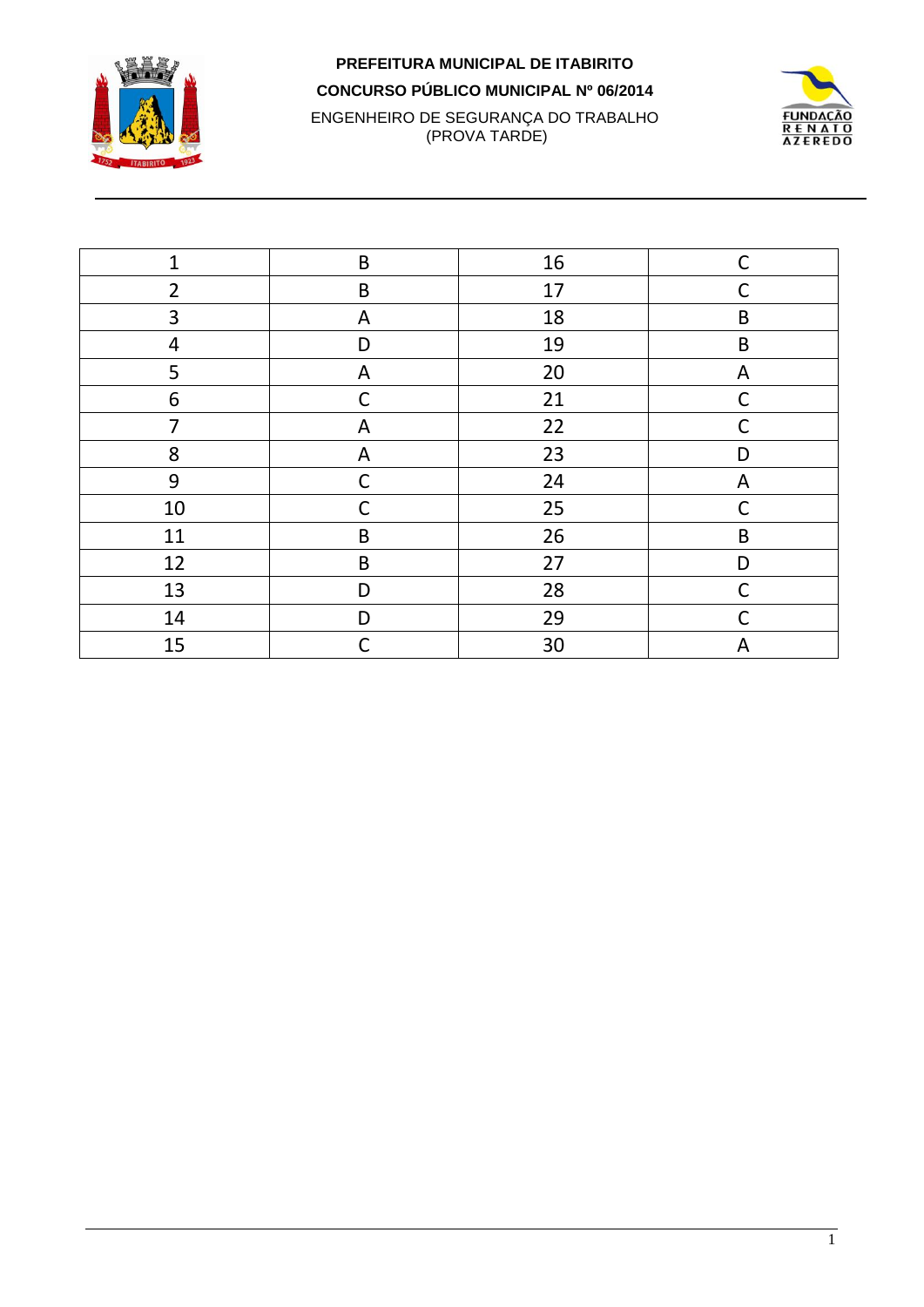

HISTORIADOR (PROVA TARDE)



| 1              | $\sf B$      | 16 | $\mathsf{C}$ |
|----------------|--------------|----|--------------|
| $\overline{2}$ | $\sf B$      | 17 | C            |
| 3              | A            | 18 | B            |
| 4              | D            | 19 | B            |
| 5              | A            | 20 | A            |
| 6              | $\mathsf{C}$ | 21 | $\mathsf B$  |
| 7              | A            | 22 | $\mathsf{C}$ |
| 8              | A            | 23 | B            |
| 9              | $\mathsf C$  | 24 | A            |
| $10\,$         | C            | 25 | C            |
| 11             | B            | 26 | C            |
| 12             | $\sf B$      | 27 | A            |
| 13             | D            | 28 | $\mathsf{C}$ |
| 14             | D            | 29 | D            |
| 15             | C            | 30 | $\mathsf B$  |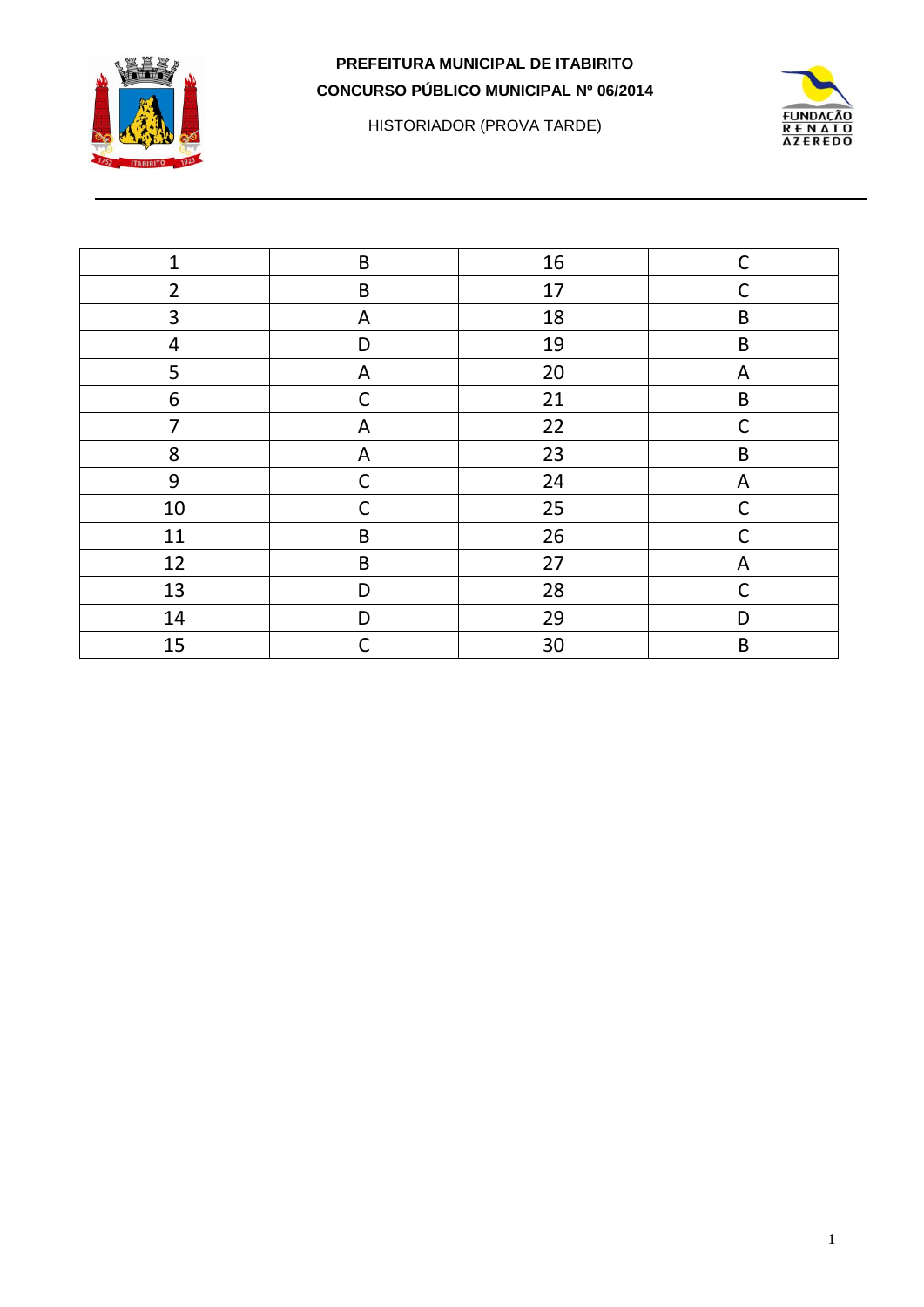

JORNALISTA (PROVA TARDE)



| $\mathbf{1}$   | $\sf B$      | 16 | $\mathsf{C}$ |
|----------------|--------------|----|--------------|
| $\overline{2}$ | B            | 17 | C            |
| 3              | A            | 18 | $\mathsf B$  |
| 4              | D            | 19 | $\mathsf B$  |
| 5              | A            | 20 | A            |
| 6              | $\mathsf{C}$ | 21 | A            |
| 7              | A            | 22 | $\mathsf{C}$ |
| 8              | A            | 23 | C            |
| 9              | $\mathsf{C}$ | 24 | B            |
| $10\,$         | С            | 25 | D            |
| 11             | B            | 26 | B            |
| 12             | $\sf B$      | 27 | D            |
| 13             | D            | 28 | B            |
| 14             | D            | 29 | A            |
| 15             | C            | 30 | $\mathsf B$  |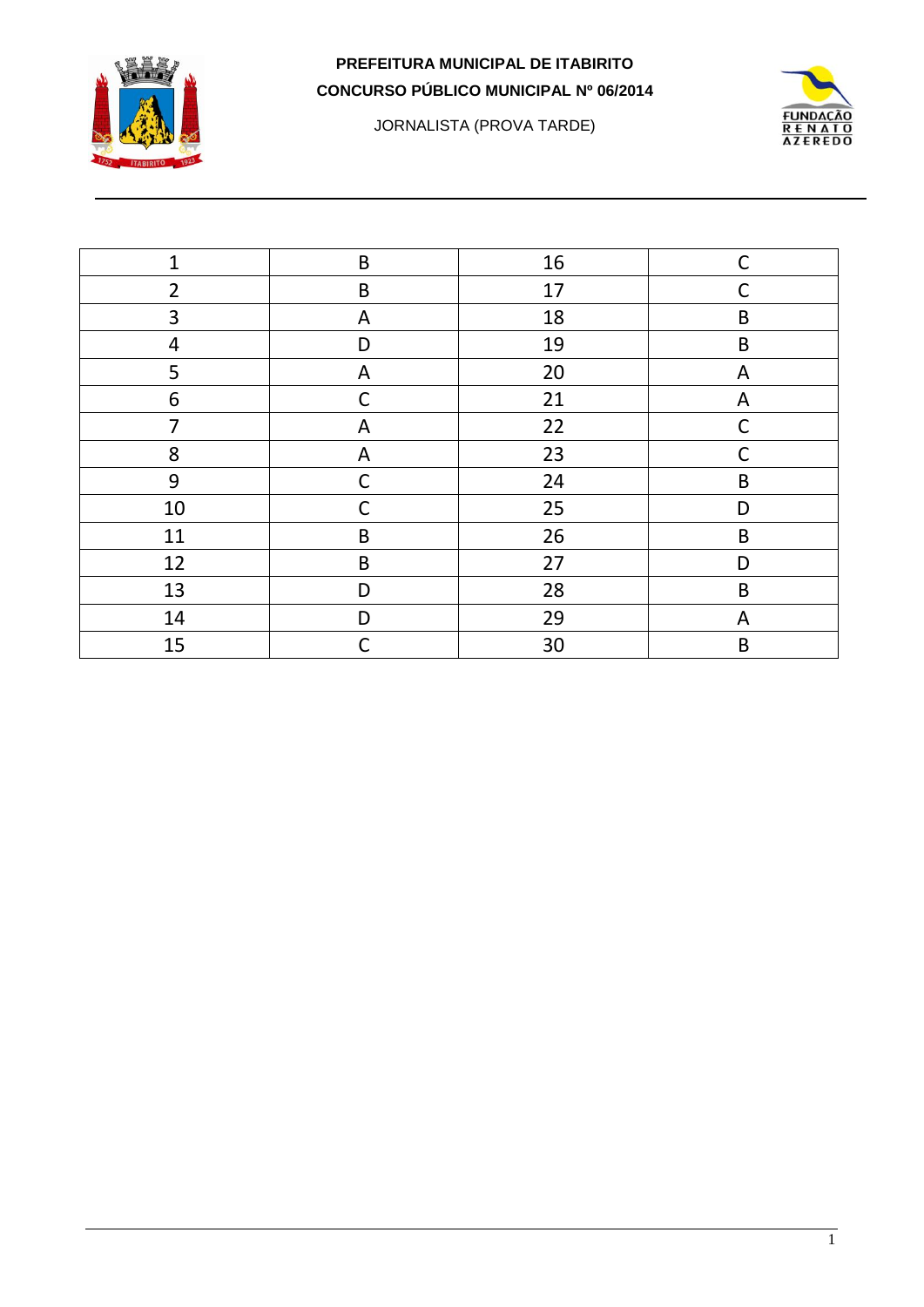

## **PREFEITURA MUNICIPAL DE ITABIRITO**

**CONCURSO PÚBLICO MUNICIPAL Nº 06/2014**

PROFESSOR DE TEATRO (PROVA TARDE)



| $\mathbf 1$    | $\sf B$      | 16 | $\mathsf{C}$ |
|----------------|--------------|----|--------------|
| $\overline{2}$ | $\sf B$      | 17 | C            |
| 3              | $\mathsf{A}$ | 18 | $\mathsf B$  |
| $\overline{4}$ | D            | 19 | $\mathsf B$  |
| 5              | A            | 20 | A            |
| 6              | $\mathsf{C}$ | 21 | $\mathsf B$  |
| 7              | A            | 22 | C            |
| 8              | A            | 23 | C            |
| 9              | $\mathsf{C}$ | 24 | D            |
| 10             | C            | 25 | $\sf B$      |
| 11             | B            | 26 | D            |
| 12             | $\sf B$      | 27 | A            |
| 13             | D            | 28 | D            |
| 14             | D            | 29 | $\mathsf B$  |
| 15             | C            | 30 | A            |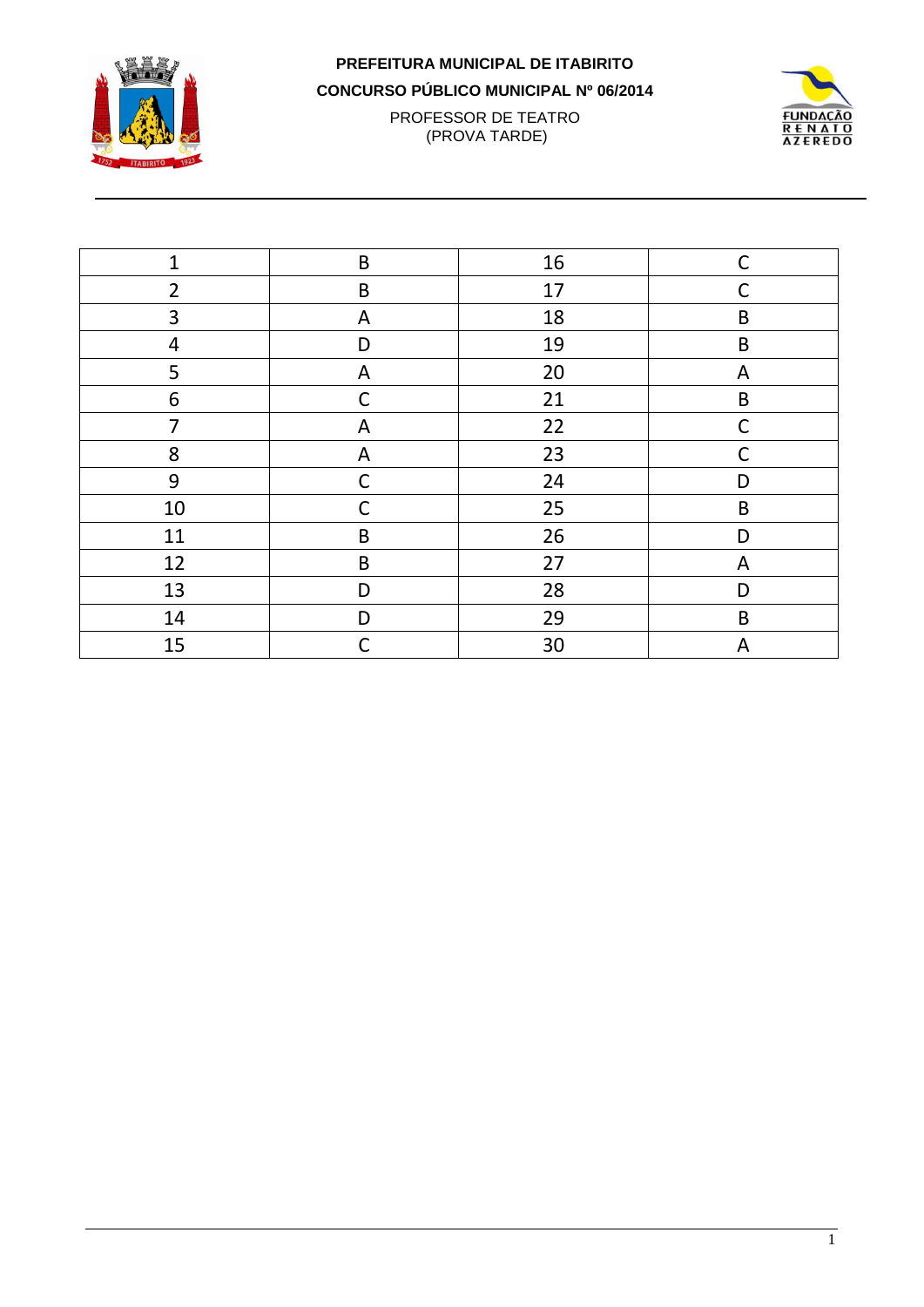

**FUNDAÇÃO RENATO**<br>AZEREDO

PROFESSOR DESPORTIVO II (PROVA TARDE)

| $\mathbf{1}$   | $\sf B$      | 16 | $\mathsf C$ |
|----------------|--------------|----|-------------|
| $\overline{2}$ | $\sf B$      | 17 | C           |
| 3              | ${\sf A}$    | 18 | $\sf B$     |
| $\overline{4}$ | D            | 19 | $\sf B$     |
| 5              | $\mathsf{A}$ | 20 | A           |
| 6              | $\mathsf C$  | 21 | $\sf B$     |
| $\overline{7}$ | A            | 22 | $\mathsf C$ |
| 8              | $\mathsf{A}$ | 23 | $\sf B$     |
| 9              | C            | 24 | D           |
| $10\,$         | C            | 25 | C           |
| 11             | $\sf B$      | 26 | A           |
| 12             | $\sf B$      | 27 | D           |
| 13             | D            | 28 | D           |
| 14             | D            | 29 | A           |
| 15             | C            | 30 |             |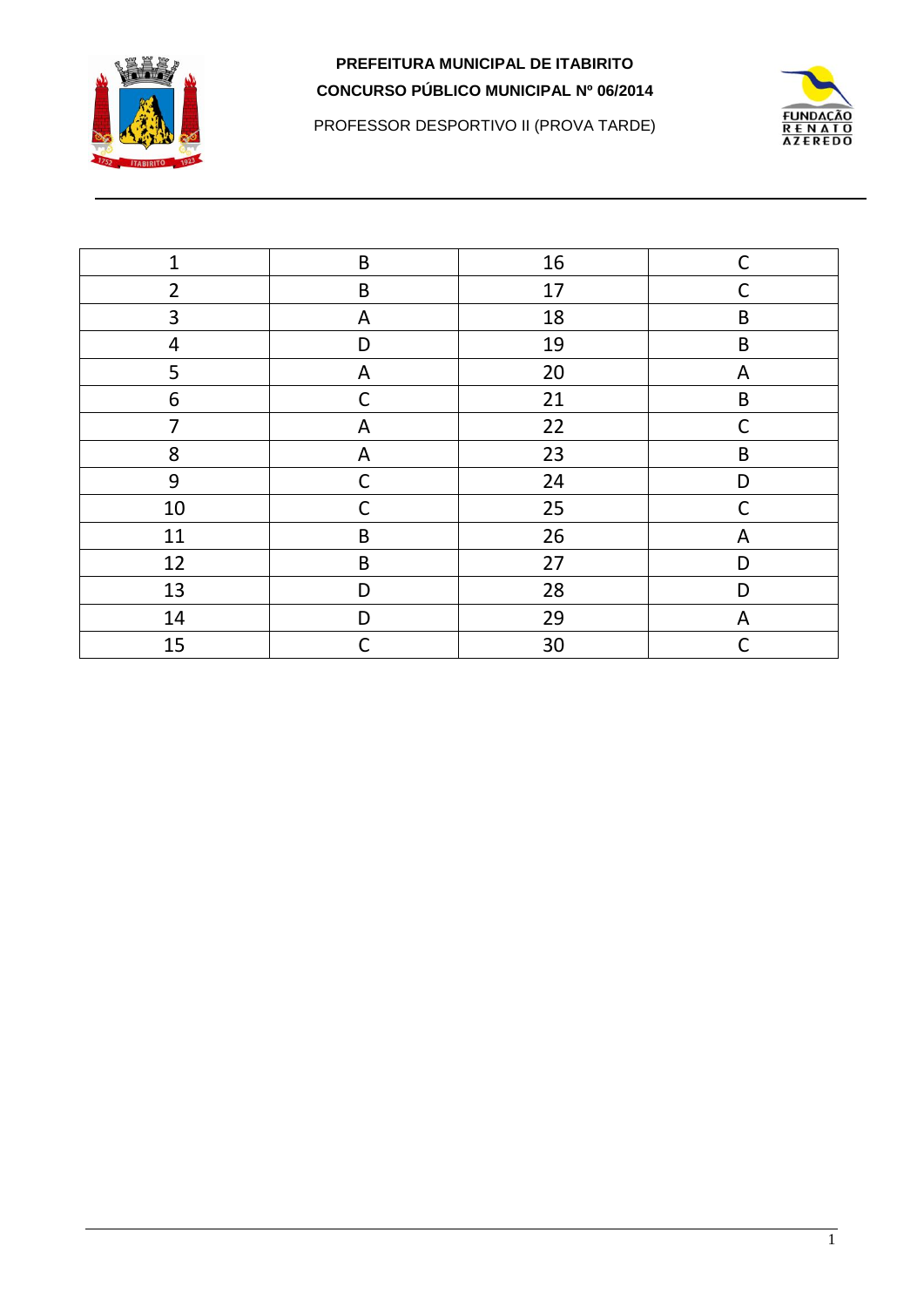

PSICÓLOGO II (PROVA TARDE)



| $\mathbf{1}$   | $\sf B$     | 16 | $\mathsf{C}$ |
|----------------|-------------|----|--------------|
| $\overline{2}$ | $\sf B$     | 17 | С            |
| 3              | A           | 18 | $\sf B$      |
| $\overline{4}$ | D           | 19 | $\sf B$      |
| 5              | A           | 20 | A            |
| 6              | C           | 21 | $\sf B$      |
| $\overline{7}$ | A           | 22 | D            |
| 8              | A           | 23 | $\mathsf C$  |
| 9              | $\mathsf C$ | 24 | A            |
| $10\,$         | C           | 25 | A            |
| 11             | B           | 26 | D            |
| 12             | $\sf B$     | 27 | $\sf B$      |
| 13             | D           | 28 | A            |
| 14             | D           | 29 | D            |
| 15             | C           | 30 | D            |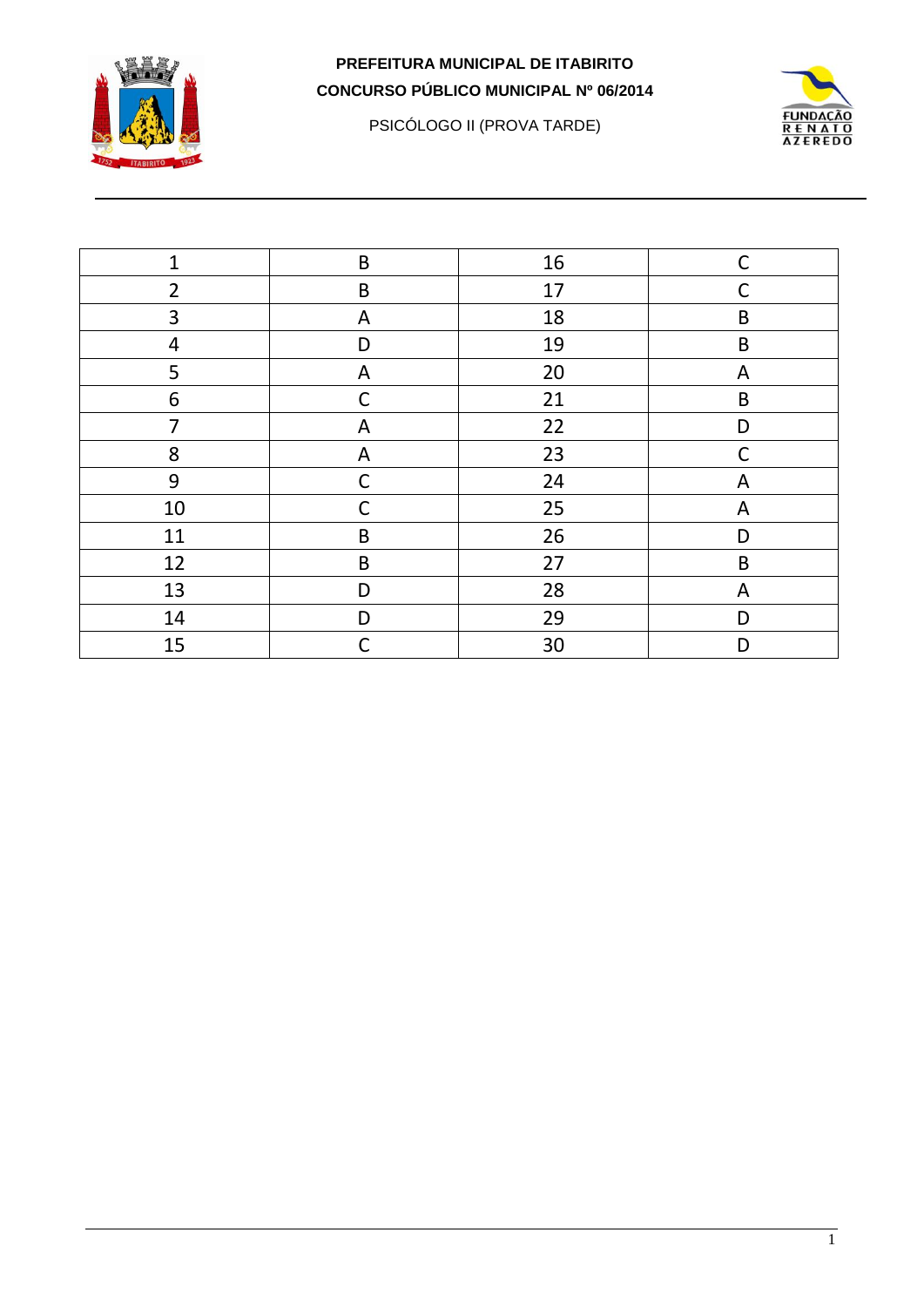

**FUNDACÃO RENATO**<br>AZEREDO

TÉCNICO ADMINISTRATIVO II (PROVA TARDE)

| $\mathbf{1}$   | $\sf B$     | 16 | $\mathsf{C}$ |
|----------------|-------------|----|--------------|
| $\overline{2}$ | $\sf B$     | 17 | C            |
| 3              | A           | 18 | $\sf B$      |
| $\overline{4}$ | D           | 19 | $\sf B$      |
| 5              | A           | 20 | A            |
| 6              | C           | 21 | C            |
| $\overline{7}$ | A           | 22 | A            |
| 8              | $\mathsf A$ | 23 | D            |
| 9              | $\mathsf C$ | 24 | B            |
| $10\,$         | C           | 25 | A            |
| 11             | $\sf B$     | 26 | D            |
| 12             | $\sf B$     | 27 | C            |
| 13             | D           | 28 | A            |
| 14             | D           | 29 | D            |
| 15             | C           | 30 | D            |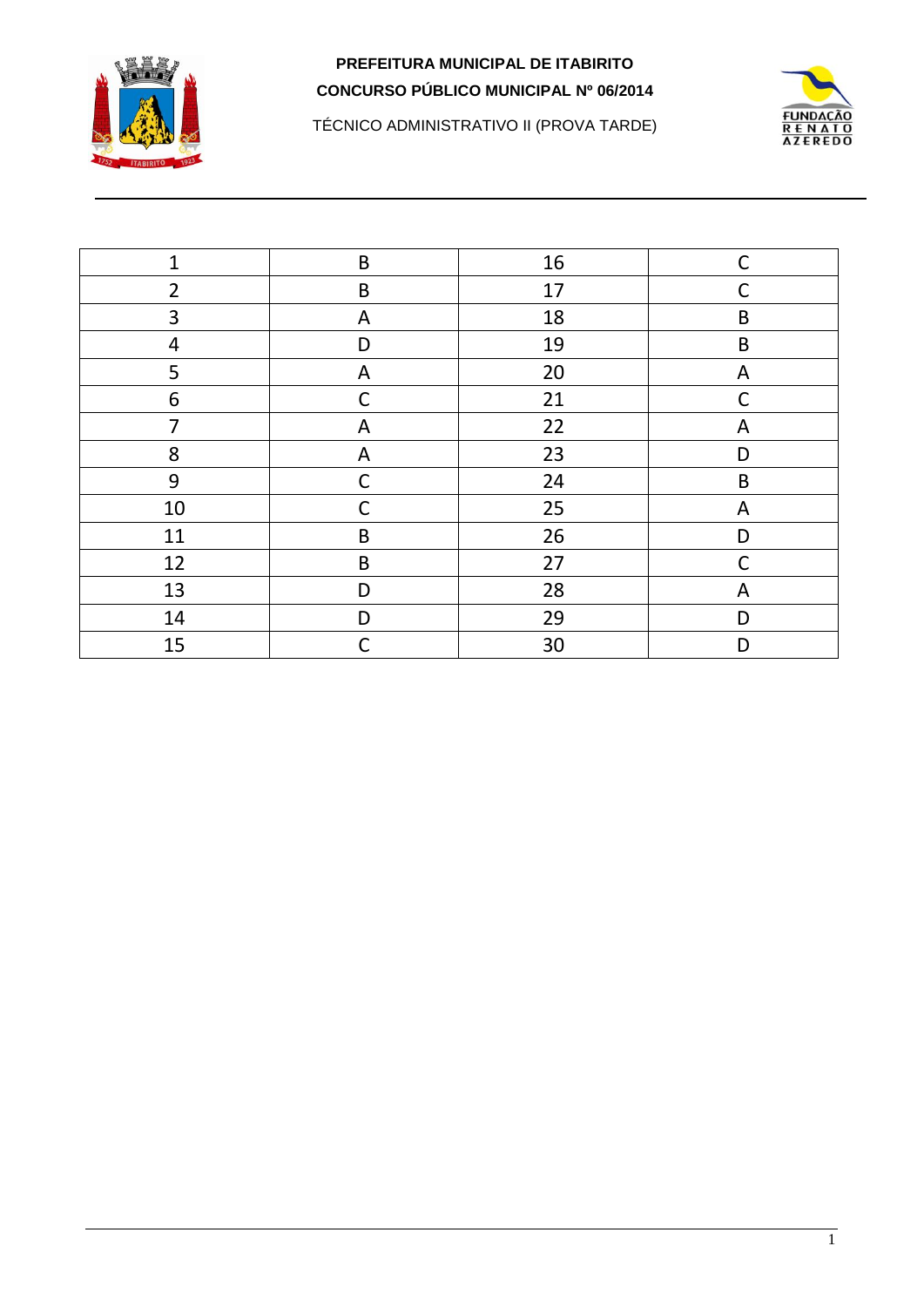

TURISMÓLOGO (PROVA TARDE)



| $\mathbf{1}$   | $\sf B$      | 16 | $\mathsf C$  |
|----------------|--------------|----|--------------|
| $\overline{2}$ | $\sf B$      | 17 | C            |
| 3              | A            | 18 | B            |
| 4              | D            | 19 | B            |
| 5              | A            | 20 | A            |
| 6              | $\mathsf{C}$ | 21 | $\mathsf B$  |
| 7              | A            | 22 | D            |
| 8              | A            | 23 | A            |
| 9              | $\mathsf{C}$ | 24 | B            |
| 10             | C            | 25 | C            |
| 11             | B            | 26 | C            |
| 12             | $\sf B$      | 27 | D            |
| 13             | D            | 28 | D            |
| 14             | D            | 29 | $\mathsf B$  |
| 15             | C            | 30 | $\mathsf{C}$ |